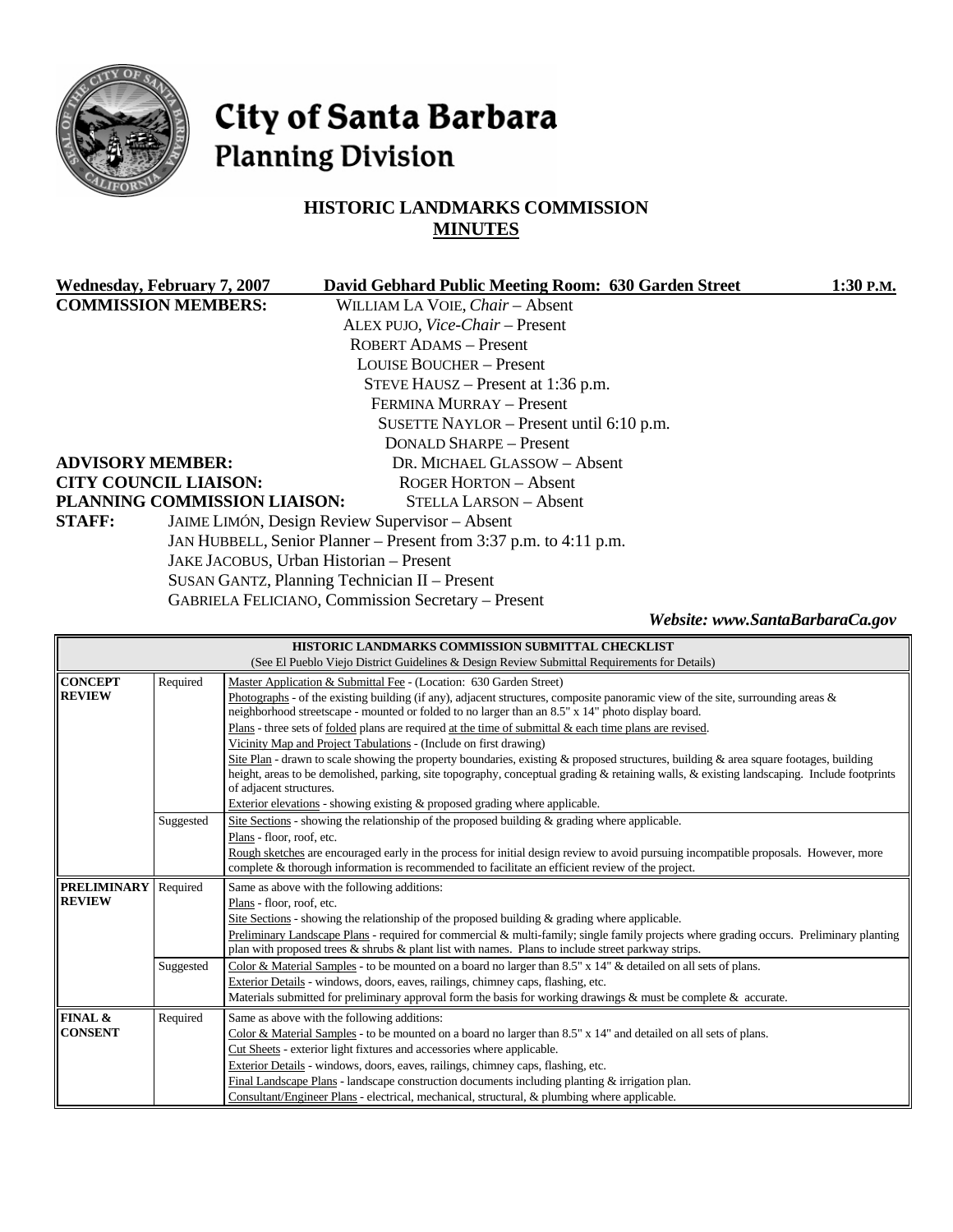### **PLEASE BE ADVISED**

- \*\* All approvals made by the Historic Landmarks Commission (HLC) are based on compliance with Municipal Code Chapter 22.22 and with adopted HLC guidelines. Some agenda items have received a mailed notice and are subject to a public hearing.
- \*\* The approximate time the project will be reviewed is listed to the left of each item. It is suggested that applicants arrive 15 minutes early. The agenda schedule is subject to change as cancellations occur. Staff will notify applicants of time changes.
- \*\* The applicant's presence is required. If an applicant is not present, the item will be postponed indefinitely. If an applicant cancels or postpones an item without providing advance notice, the item will be postponed indefinitely and will not be placed on the following HLC agenda. In order to reschedule the item for review, the applicant must fill out and file a Supplemental Application Form at 630 Garden Street (Community Development Department) and submit appropriate plans.
- \*\* The Commission may grant an approval for any project scheduled on the agenda if sufficient information has been provided and no other discretionary review is required. Substitution of plans is not allowed, if revised plans differing from the submittal sets are brought to the meeting, motions for preliminary or final approval will be contingent upon staff review for code compliance.
- \*\* Preliminary and Final Historic Landmarks Commission approval is valid for one year from the date of the approval unless a time extension or Building Permit has been granted.
- \*\* The Commission may refer items to the Consent Calendar for Preliminary and Final Historic Landmarks Commission approval.
- **\*\* Items before the Commission may be appealed to the City Council. For further information on appeals, contact the Planning Division Staff or the City Clerk's Office. Said appeal must be in writing and must be filed with the City Clerk at City Hall within ten (10) calendar days of the meeting at which the Commission took action or rendered its decision. The scope of this project may be modified under further review.**
- \*\* **AMERICANS WITH DISABILITIES ACT:** In compliance with the Americans with Disabilities Act, if you need special assistance to participate in this meeting, please contact the Planning Division at (805) 564-5470. Notification at least 48 hours prior to the meeting will enable the City to make reasonable arrangements.
- **\*\* AGENDAS, MINUTES and REPORTS:** Copies of all documents relating to agenda items are available for review at 630 Garden St. and agendas and minutes are posted online at [www.SantaBarbaraCa.gov](http://www.santabarbaraca.gov/). If you have any questions or wish to review the plans, please contact Susan Gantz, at (805) 564-5470 between the hours of 8:30 a.m. to noon and 1:00 p.m. to 4:00 p.m., Monday through Friday.

#### **LICENSING ADVISORY:**

The Business and Professions Code of the State of California and the Municipal Code of the City of Santa Barbara restrict preparation of plans for certain project types to licensed professionals. Applicants are encouraged to consult with Building and Safety Staff or Planning Staff to verify requirements for their specific projects.

Unlicensed persons are limited to the preparation of plans for:

- $\triangleright$  Single or multiple family dwellings not to exceed four (4) units per lot, of wood frame construction, and not more than two stories and basement in height;
- ¾ Non-structural changes to storefronts; and,
- $\blacktriangleright$  Landscaping for single-family dwellings, or projects consisting solely of landscaping of not more than 5,000 square feet.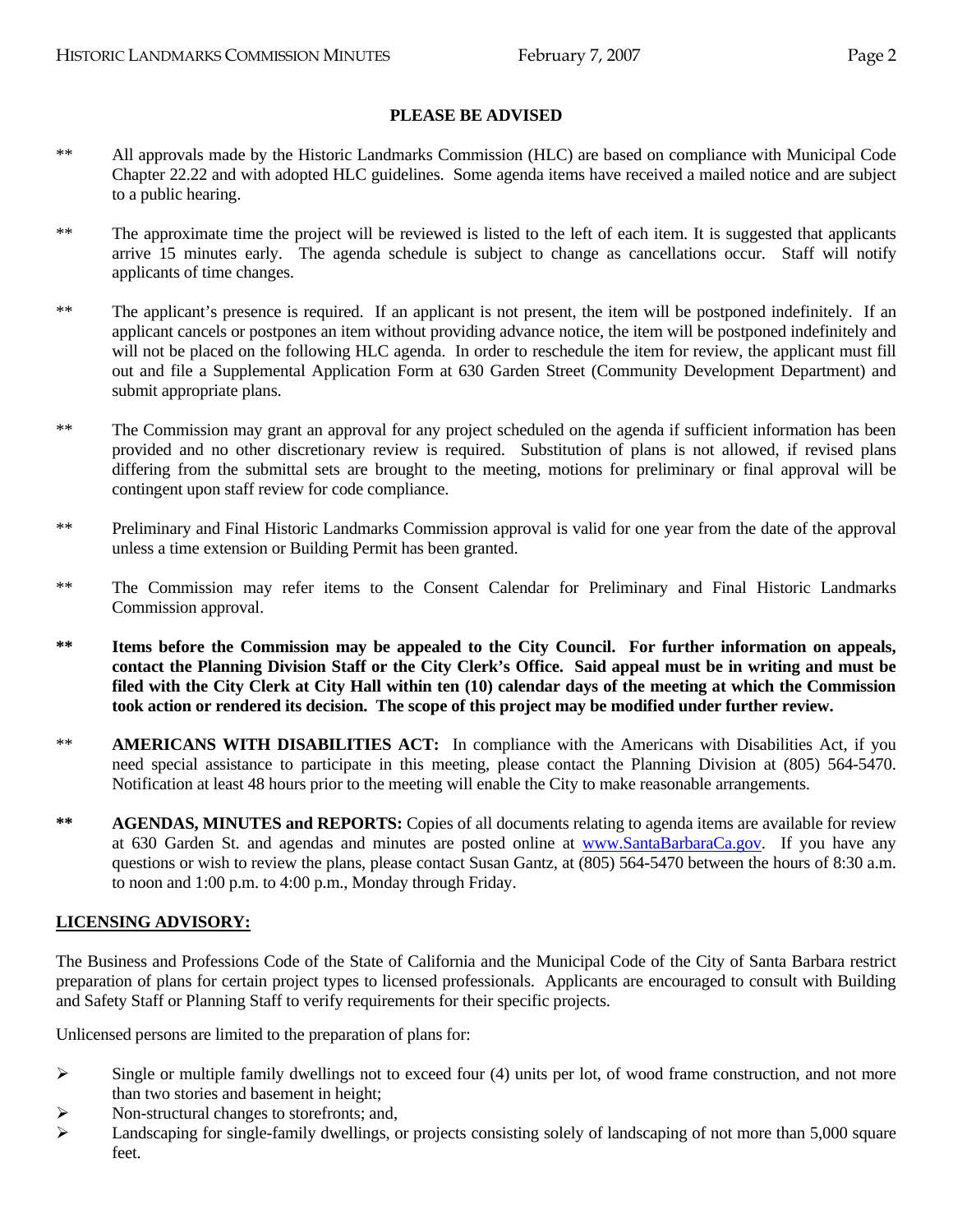# **NOTICE:**

- A. That on February 2, 2007 at 4:00 P.M., this Agenda was duly posted on the indoor and outdoor bulletin boards at the Community Development Department, 630 Garden Street, and online at www.SantaBarbaraCa.gov.
- B. This regular meeting of the Historic Landmarks Commission will be broadcast live and rebroadcast in its entirety on Friday at 1:00 P.M. on Channel 18.

## **GENERAL BUSINESS:**

A. Public Comment:

Any member of the public may address the Historic Landmarks Commission for up to two minutes on any subject within their jurisdiction that is not scheduled for a public discussion before the Board on that day. The total time for this item is ten minutes. (Public comment for items scheduled on today's agenda will be taken at the time the item is heard.)

No public comment.

B. Approval of the minutes of the Historic Landmarks Commission meeting of January 24, 2007.

**Motion: Approval of the minutes of the Historic Landmarks Commission meeting of January 24, 2007, with corrections.** 

Action: Boucher/Naylor, 7/0/0. (La Voie absent.) Motion carried.

C. Consent Calendar.

**Motion: Ratify the Consent Calendar as reviewed by Alex Pujo.**  Action: Sharpe/Hausz, 7/0/0. (La Voie absent. Murray abstained from Item C.) Motion carried.

- D. Announcements, requests by applicants for continuances and withdrawals, future agenda items, and appeals.
	- 1. Ms. Gantz made the following announcements:
		- a) Commissioner Naylor would be leaving at 6:15 p.m. and Commissioner Sharpe would be leaving at 7:00 p.m.
		- b) Commissioner Murray would be stepping down from Item 13, 227 E. Pueblo Street.
	- 2. Mr. Adams reported that the Santa Barbara Film Festival was very successful. He expressed appreciation for all participants, including the Downtown Organization.
- E. Subcommittee Reports.

No subcommittee reports.

F. Possible Ordinance Violations.

No violations reported.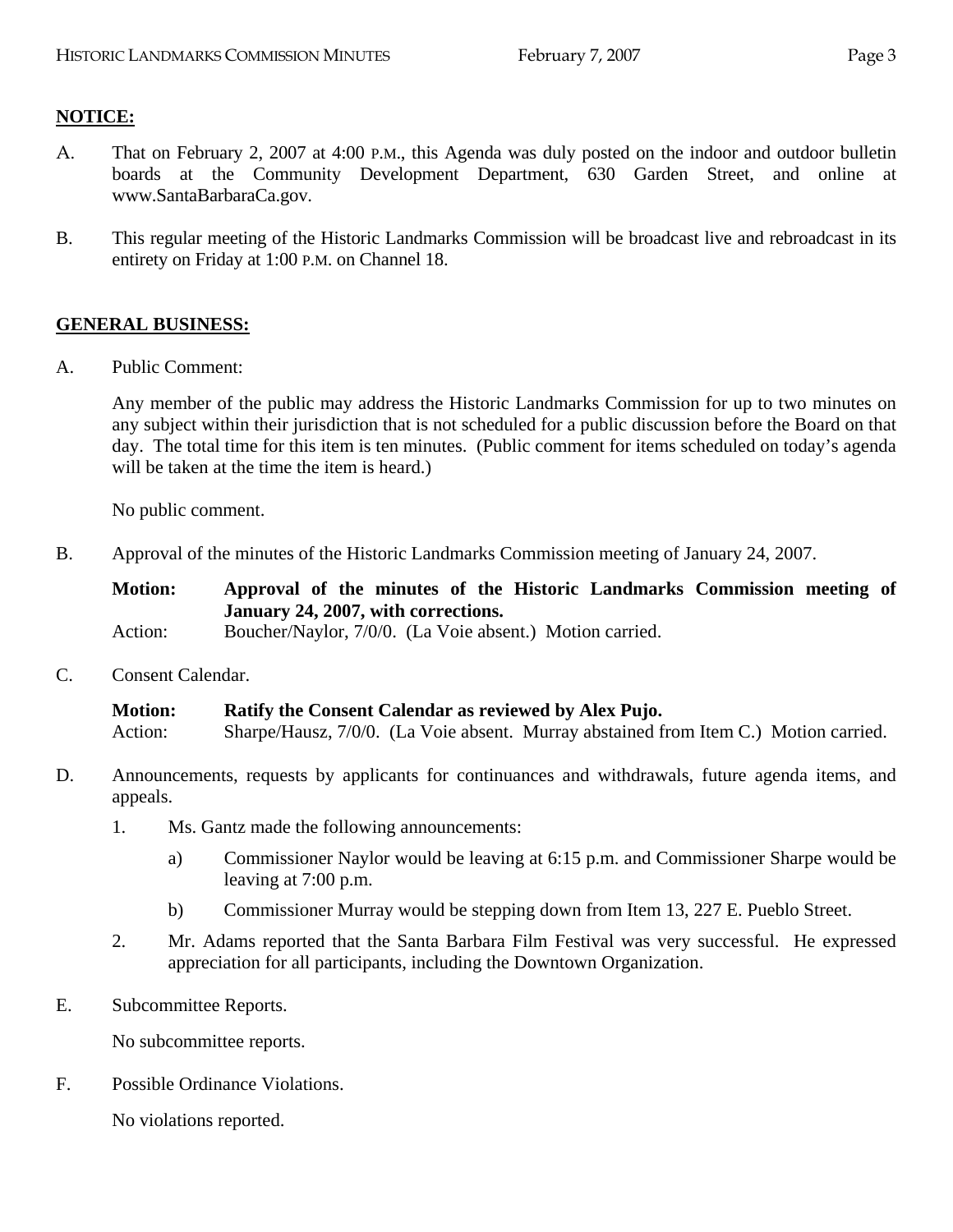# **MISCELLANEOUS ACTION ITEM – PUBLIC HEARING**

(1:42)

A Public Hearing was held to discuss updating the "City of Santa Barbara Master Environmental Assessment Guidelines for Archaeological Resources and Historic Structures and Sites" along with the proposed removal of structures from Appendix C, City of Santa Barbara Potential Historic Structures/Sites List.

Jake Jacobus, Associate Planner/Urban Historian, gave a presentation and explained that the purpose of the Potential List is to keep track of buildings that may have historical significance and to allow monitoring. Mr. Jacobus stated that the majority of the 36 buildings being reviewed do not have previous survey records to justify leaving them on the Potential List. In addition, letters were received from two property owners requesting that their properties be removed from the list: 2331 State Street and 1849 Mission Ridge Road, but Staff and Commissioner La Voie believe that these two structures should remain on the list.

### **The Commission, either individually or collectively, had the following comments, suggestions, and/or questions:**

- **1.** Verified that there are currently 593 buildings on the Potential Historic Structures/Sites List.
- **2.** Asked what would happen if owners do not want their property on the Potential List. Mr. Jacobus responded that being on the Potential List does not mean that the property will necessarily be designated as a City Landmark. What it means is that the City realizes that the building has some historical significance and, if a demolition permit was requested, for example, Staff would have the opportunity to review whether an Historic Structures Report (HSR) shall be required prior to issuance of a demolition permit.
- **3.** Asked if being taken off the Potential List means a building will never be placed on the list again. Mr. Jacobus responded that some buildings are being requested to be removed because they are not old enough to be considered. That does not mean that, in the future, a building cannot be added back to the list. Buildings removed from the list, because they do not meet that minimum age requirement of 50 years, could be reevaluated in the future provided that the building has maintained its architectural integrity and meets the age criteria.
- **4.** Asked if the issue of taking a building off the list or not was being settled at this public hearing. Mr. Jacobus stated that property owners were given sixty-day notice about this public hearing and he also stated that decisions made by the Commission can be appealed. He also responded that the Commission can vote to remove structures from the Potential List at this time.
- **5.** Clarified that some of the buildings are already considered Landmarks, so that they are being taken off the Potential List to be placed on the Landmarks list.
- **6.** Verified that a building contributing to a potential historic district will not necessarily remain on the Potential List if it is not an exceptional example of a specific architectural style.
- 7. Proposed that any controversial building recommended by Staff to be removed from the Potential List be referred to the Designations Subcommittee.
- **8.** Confirmed that the neighborhood surrounding 620 W. Mission Street will not likely qualify as a future historic district.
- **9.** Requested that Mary Louise Days be invited to the Designations Subcommittee hearing.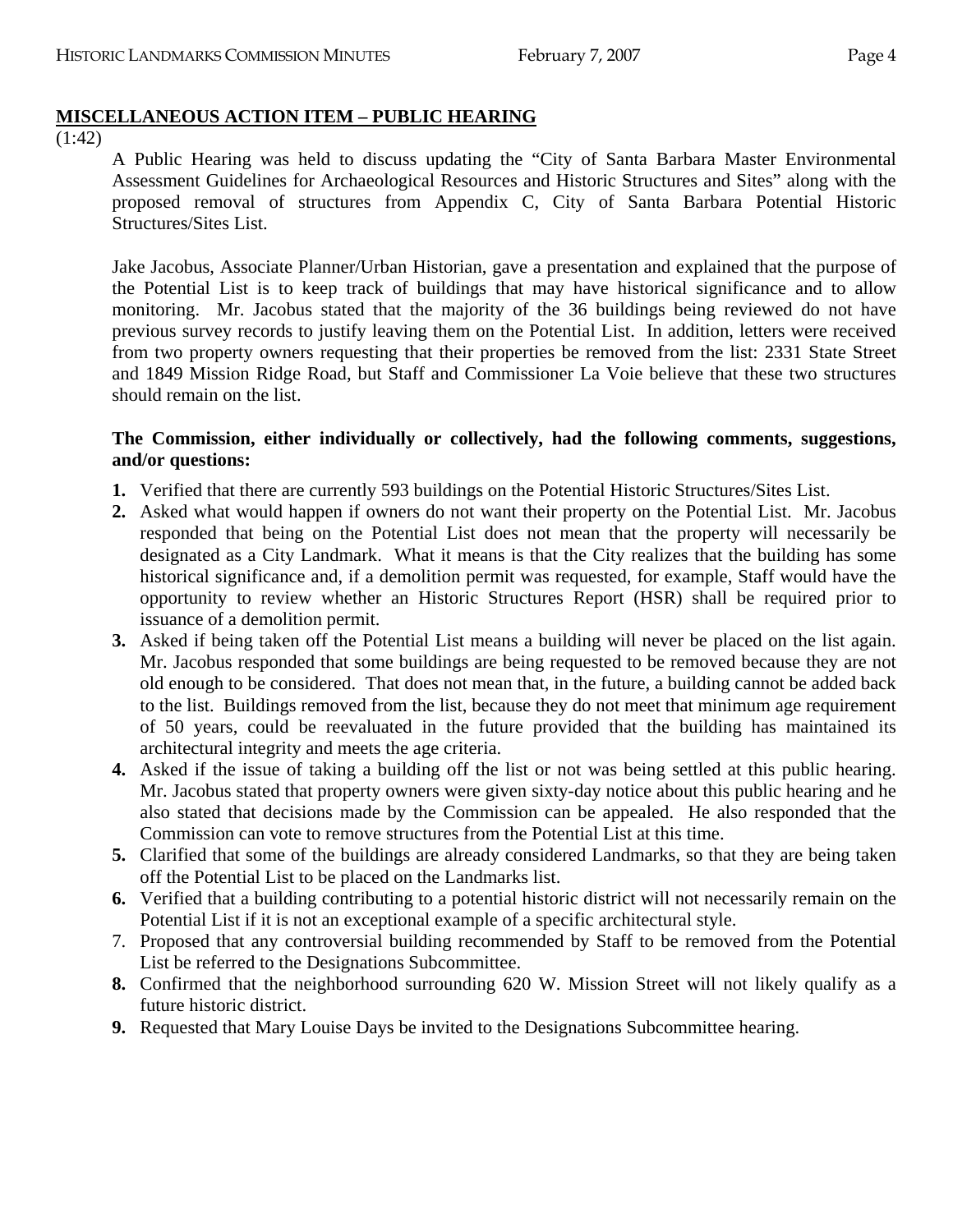### **Public hearing opened at 1:53 p.m.**

**1. Kellam De Forest**, local resident, stated he spoke with Mary Louise Days, who took part in the creation of the original Potential List, and she suggested that some buildings may have been on the list originally because they are Native American archaeological sites that have little to do with a "structure of merit." **Mr. Jacobus responded** that it is a good idea to track these historic sites; however, the modern buildings on the site should not be on a list of Potential Historic Structures because they meet none of the requirements to be considered as historically significant. A separate list of Historic Sites should be created to be distinguished from the Potential Historic Structures List.

**Mr. De Forest** inquired as to what will happen to both Spanish and Native American archaeological sites when new projects are proposed. **Mr. Jacobus responded** that the Potential List is *not* used to determine whether archaeological reports are required or if there is a potential for archaeological artifacts to be found; a different planning tool is used for that purpose.

**2. Trevor Martinson**, tenant at 1849 Mission Ridge Road, spoke about the general overview of MEA Guidelines, the process of placing buildings on the Potential List, the difficulty of selling properties that are on the Landmarks list, and the possible financial impact to the owners.

Public hearing closed at 2:03 p.m.

#### **Public hearing reopened at 2:10 p.m.**

**3. Terry Bartlett**, owner representative, confirmed that 2120 Anacapa Street will be reviewed by the Designations Subcommittee in a separate hearing (and indicated in written form that she agreed with Staff's recommendation for the building to be removed from the Potential List).

**Mr. De Forest** asked how much of the original adobe walls around the properties of 330 and 333 E. Canon Perdido Street has remained. **Mr. Jacobus responded** that, although immediately adjacent to the Ramirez Adobe, 330 Canon Perdido Street is not an adobe site or historically significant. He added that 333 Canon Perdido Street was the site of the Carlos Cota Adobe; there is no adobe there today, so it will be taken off the Potential List, but will remain on the Historic Resources List.

**4. Leon Lunt**, co-owner of 1505 Chapala Street, stated he disagreed with keeping this building on the Potential List, saying it would mean having to go through additional hearing processes and delaying issuance of permits.

Public hearing closed at 2:21 p.m.

### **Public hearing reopened at 2:30 p.m.**

Mr. De Forest inquired as to whether the Sanborn Maps were consulted in the review of these properties.

Mr. De Forest, with regard to 2515 Orella Street, commented about the need of one-story cottages to remain in that neighborhood.

Public hearing closed at 2:37 p.m.

**The following buildings will be referred to the Designations Subcommittee and the property owners will be notified of the hearing dates:** 

| Address                        | <b>APN</b>        |
|--------------------------------|-------------------|
| 2120 Anacapa Street            | 025-251-009       |
| 900 Block of De La Vina Street | Various           |
| 1505 Chapala Street            | $027 - 222 - 025$ |
| 3301 Laurel Canyon Road        | 055-172-003       |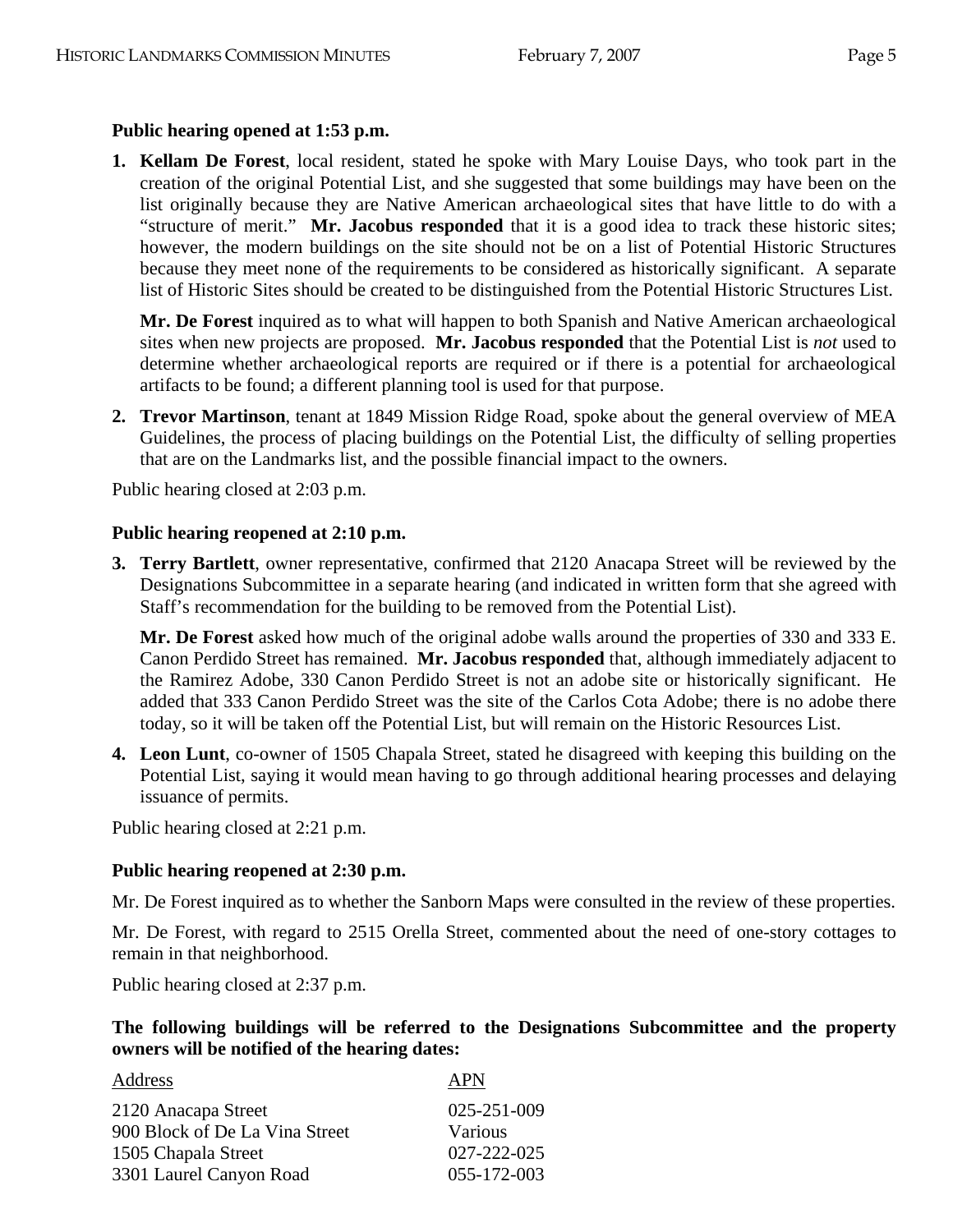| 019-090-020 |
|-------------|
| 043-073-012 |
| 051-273-004 |
| 025-122-004 |
|             |

**The following buildings were recommended by Staff to remain on the Potential Historic Structures/Sites List:** 

| E. Cabrillo Blvd. (Ball Park) | 017-311-001 |
|-------------------------------|-------------|
| 1849 Mission Ridge Road       | 019-090-020 |
| 2331 State Street             | 025-122-004 |

**There was a consensus by the Commission for the removal of the following buildings from the Potential Historic Structures/Sites List:** 

| 222 W. Alamar Avenue                      | 051-213-008              |
|-------------------------------------------|--------------------------|
| 2020-2072 Alameda Padre Serra             | 019-163-004              |
| 720 N. Alisos Street                      | 031-124-024              |
| 735 Anacapa Street                        | 037-092-037              |
| 2109 Anacapa Street                       | 025-242-010              |
| E. Cabrillo Blvd. (shore acres bungalows) | 017-311-001              |
| 330 E. Canon Perdido Street               | 031-041-001              |
| 333 E. Canon Perdido Street               | 029-301-015              |
| 110 W. Carrillo Street                    | 039-272-023              |
| 1208 Castillo Street                      | 039-162-022              |
| 1502 Chapala Street                       | 027-231-017              |
| 320 E. De La Guerra Street                | 031-091-008              |
| 710 Garden Street                         | 031-091-008              |
| 1218 Indio Muerto Street                  | 017-292-004              |
| 705 Laguna Street                         | 031-091-008              |
| 620 W. Mission Street                     | 043-092-009              |
| 1331 Mountain Avenue                      | 041-102-031              |
| 107 Nopalitos Way                         | 017-010-001, 017-203-020 |
| 2515 Orella Street                        | 025-021-007              |
| 1728 Pampas Avenue                        | 043-174-018              |
| 1115 Punta Gorda Street                   | 017-291-015              |
| 1314 Punta Gorda Street                   | 017-341-004              |
| 423 Rose Avenue                           | 031-281-006              |
| 217 S. Salinas Street                     | 015-261-042              |
| 513 Santa Barbara Street                  | 031-201-011              |
| 521 Santa Barbara Street                  | 031-201-009              |
| 712 Spring Street                         | 031-123-014              |
| 618 Sutton Avenue                         | 037-061-013              |
| 2721 Verde Vista Drive                    | 053-372-011              |
| 2860 Verde Vista Drive                    | 053-362-020              |
| 214 S. Voluntario Street                  | 017-252-010              |
| 326 S. Voluntario Street                  | 017-281-008              |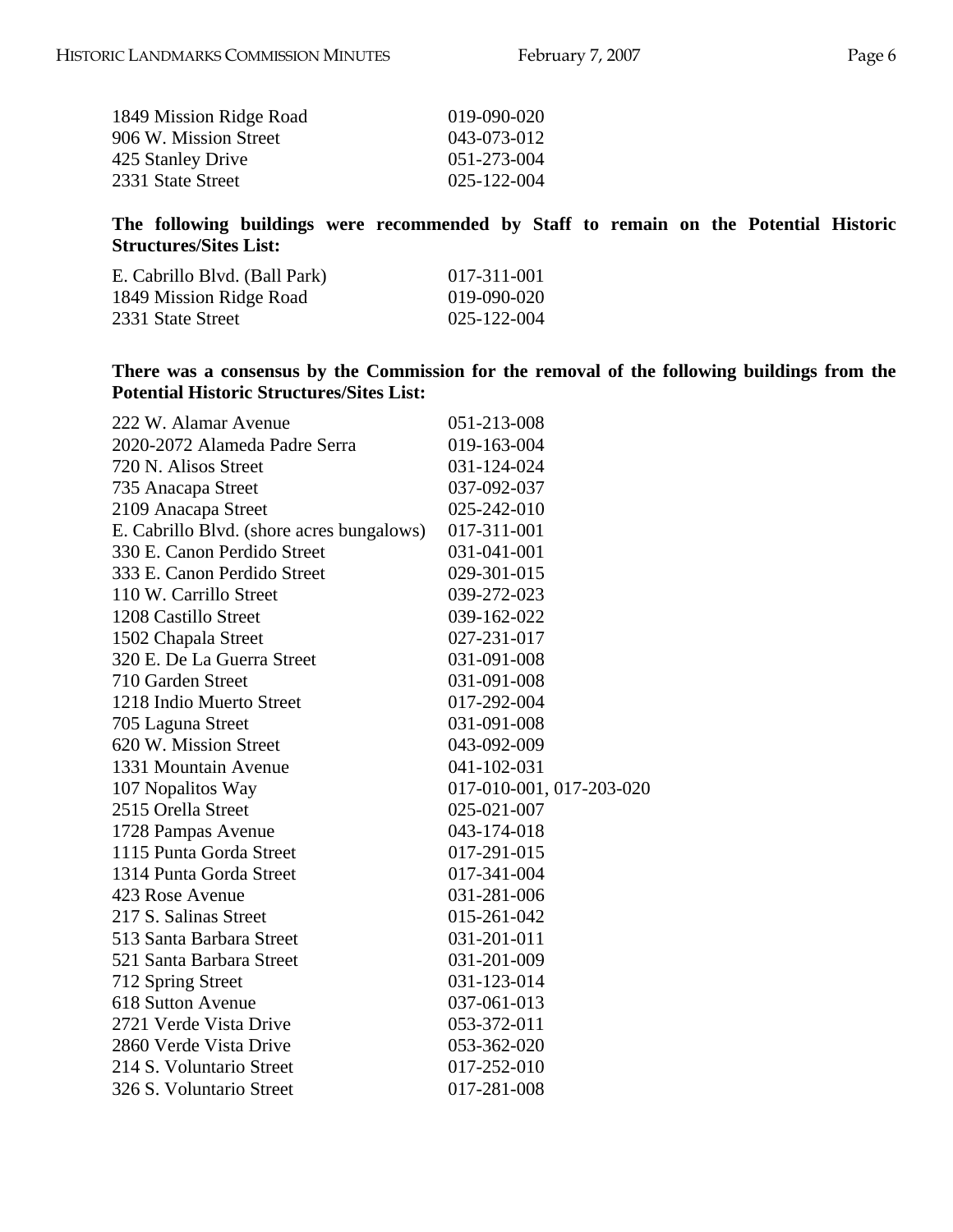### **ARCHAEOLOGY REPORT**

|        | 800 SANTA BARBARA ST                  |                                                                                                             | $C-2$ Zone |
|--------|---------------------------------------|-------------------------------------------------------------------------------------------------------------|------------|
| (2:49) | Assessor's Parcel Number: 031-012-028 |                                                                                                             |            |
|        | <b>Application Number:</b>            | MST2006-00129                                                                                               |            |
|        | Owner:                                | 800 Santa Barbara Street Investment Company                                                                 |            |
|        | Applicant:                            | Suzanne Elledge Planning and Permitting Services                                                            |            |
|        | Architect:                            | <b>Cearnal Andrulaitis Architects</b>                                                                       |            |
|        |                                       | Landscape Architect: Van Atta & Associates                                                                  |            |
|        |                                       | (Proposal to demolish an existing 1,965 square foot office building and construct a three-story mixed-      |            |
|        |                                       | $\ldots$ and that computed of state and factor of each compositor conditions and the car of $10.710$ cancel |            |

use project comprised of eight residential and two commercial condominium units on an 18,713 square foot parcel. Thirty underground parking spaces would be provided. Planning Commission approval will be required for a lot line adjustment of 1,529 square feet from adjacent parcel number 031-012-027 to meet residential density requirements.)

## **(Review of Phase I Archaeological Resources Report prepared by David Stone, Stone Archaeological Consulting.)**

Staff comment: Susan Gantz, Planning Technician II, stated that Dr. Glassow reviewed the report and supports the report's recommendation that a city-qualified archaeologist should examine the surface after removal of the structures and pavement. As well, he agrees that monitoring of the earth-moving during construction also should take place, and that both phases of work should be done by an archaeologist with expertise in historical archaeology.

Chair Pujo acknowledged receipt of a letter from Paula Westbury commenting about the archaeological report.

| <b>Motion:</b> | The Commission accepts the report and its conclusion that archaeological |
|----------------|--------------------------------------------------------------------------|
|                | monitoring shall be required.                                            |
| Action:        | Hausz/Boucher, 7/0/0. (La Voie absent.) Motion carried.                  |

## **HISTORIC STRUCTURES REPORT**

### 2. 561 W MOUNTAIN DR A-1 Zone

(2:51) Assessor's Parcel Number: 021-110-018 Application Number: MST2004-00206 Owner: Jorgensen Ranch, LLC Applicant: Brent Daniels Architect: Cearnal Andrulaitis Landscape Architect: Van Atta & Associates

(Proposal for a four lot subdivision and construction of three new single-family residences on an 8.81 acre site in the Hillside Design District. An existing single-family residence with detached two-car garage would remain on one of the four new parcels. Each of the three proposed single-family residences would be one-story with attached garages on a lower level. The new residences would range in size from 4,147 to 4,700 square feet with garages from 819 to 825 square feet. Each new garage would require a modification to be in excess of 750 square feet. The proposal includes 1,450 cubic yards of grading outside the footprints of the buildings.)

## **(Review of Historic Structures/Sites Report prepared by Shelley Bookspan.)**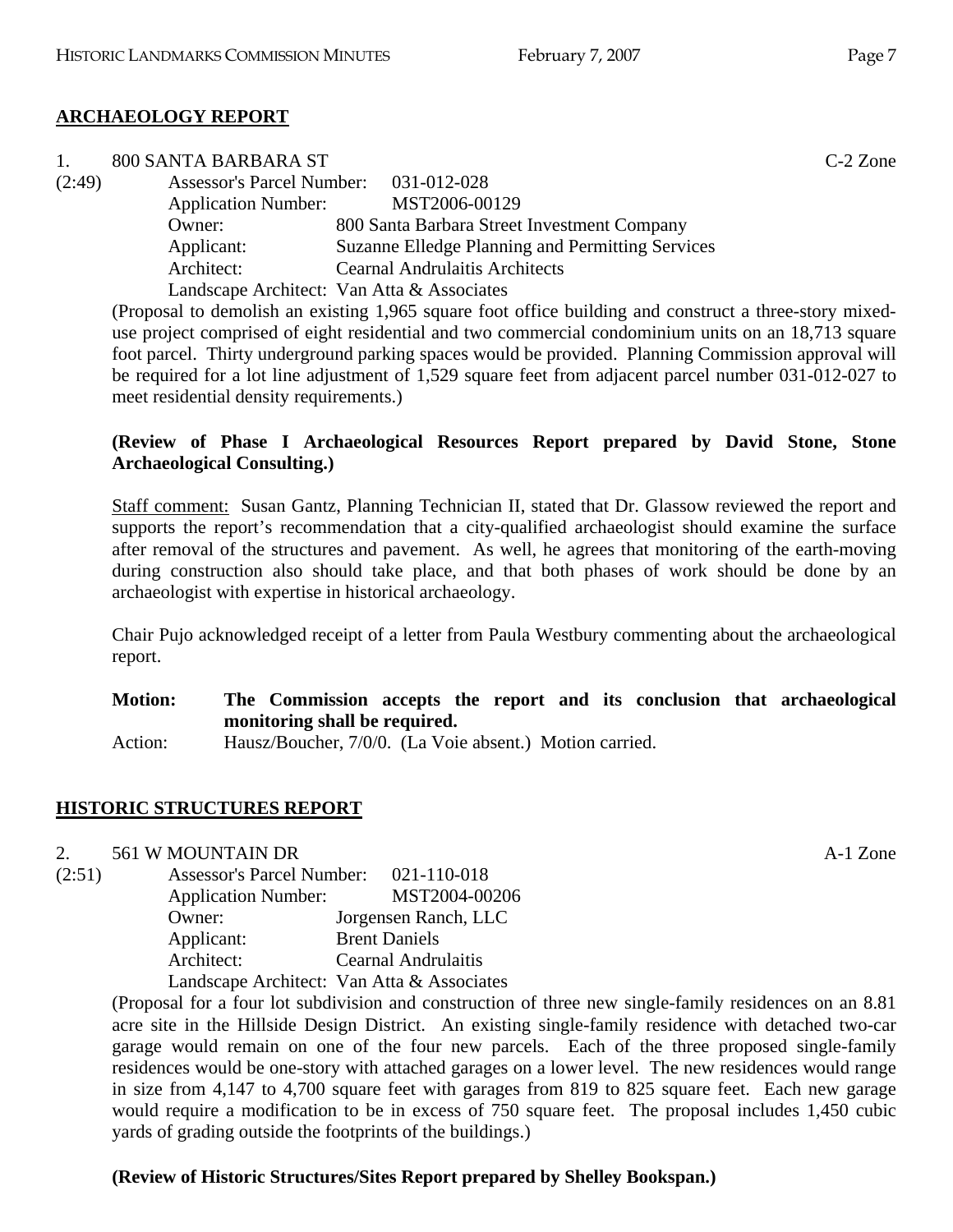Present: Shelley Bookspan, Historian

Staff comment: Jake Jacobus, Associate Planner/Urban Historian, stated that the report concludes that the building is Structure of Merit worthy.

Motion: The Commission accepts the report. Action: Boucher/Hausz. Motion withdrawn.

Motion withdrawn.

Straw vote: How many Commissioners agree that the surrounding context, along with more information about the architect, should be incorporated in the report? 7/0/0.

Public comment opened at 2:59 p.m.

Kellam De Forest, local resident, asked if this home is part of the colony established by Bobby Hyde. Mr. Pujo responded that it is not.

Public comment closed at 2:59 p.m.

#### **Substitute**

| <b>Motion:</b> | <b>Continued two weeks with the following comments:</b> 1) Pictures of the surrounding      |
|----------------|---------------------------------------------------------------------------------------------|
|                | context should be included in the report. 2) Additional information about the architect     |
|                | should be incorporated. 3) The site plan of the area should be corrected, if it is found to |
|                | be inaccurate, to show a missing section on the map.                                        |
| Action:        | Hausz/Adams, 7/0/0. (La Voie absent.) Motion carried.                                       |

Public comment reopened at 3:01 p.m.

Craig Christenson, adjacent neighbor, commented that this California adobe structure was built by hand and the bricks were made with material from the site, so he felt that it has historical significance. He stated that the Planning Commission has not approved the development of the site. Mr. Chistenson also commented that neighbors would like the building on the site to remain because it adds to the value of the surrounding neighborhood.

John Warnock, neighbor of the property that overlooks the site from above, commented about the uniqueness of this parcel and offered his home to have pictures taken of the site.

Public comment closed at 3:04 p.m.

Chair Pujo encouraged the Commission to keep the Historic Structures Report for the next meeting.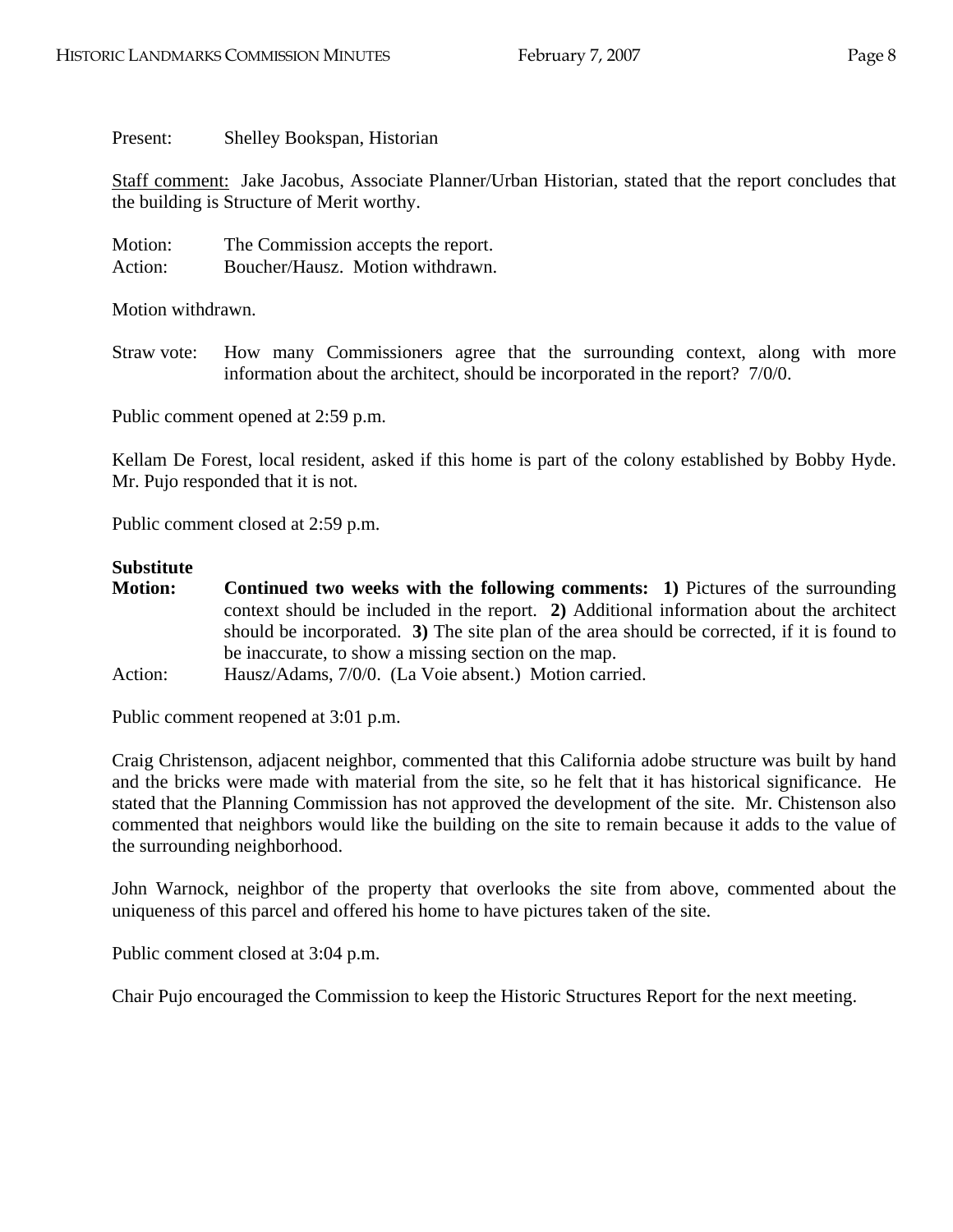# **HISTORIC STRUCTURES REPORT**

### 3. 904 CAMINO VIEJO RD A-2 Zone (3:05) Assessor's Parcel Number: 015-060-048 Application Number: MST2006-00652 Owner: Christine Garvey Architect: Peter Becker

(Proposal to construct a new 598 square foot attached two-car garage, and to remodel interior living space. The project is located on a 6.6 acre parcel in the Hillside Design District. The existing 529 square foot detached two-car garage located in the setback will be demolished.)

# **(Review of Historic Structures/Sites Report prepared by Ronald L. Nye.)**

Present: Ron Nye, Historian Peter Becker, Architect Christine Garvey, Owner

Staff comment: Jake Jacobus, Associate Planner/Urban Historian, stated that Staff has reviewed the report and found that the preparer of the report has covered all subject matters.

#### **Motion: The Commission accepts the report.**  Action: Murray/Boucher, 7/0/0. (La Voie absent.) Motion carried.

# **CONCEPT REVIEW – NEW: PUBLIC HEARING**

4. 28 W CABRILLO BLVD HRC-2/SD-3 Zone

(3:09) Assessor's Parcel Number: 033-102-017 Application Number: MST2006-00754 Owner: Beach Motel Partners Architect: Larry Clark

(Proposal to construct a 154 square foot addition for two new swimming pool restrooms under the existing arches at the Harbor View Inn. The area of work is not visible from the street or any public areas. The project will require Development Plan Approval findings and coastal review on a parcel of approximately 7,405 square feet.)

# **(PROJECT REQUIRES DEVELOPMENT PLAN APPROVAL FINDINGS AND COASTAL REVIEW.)**

Present: Mark Romasanta, Representing Ownership Larry Clark, Architect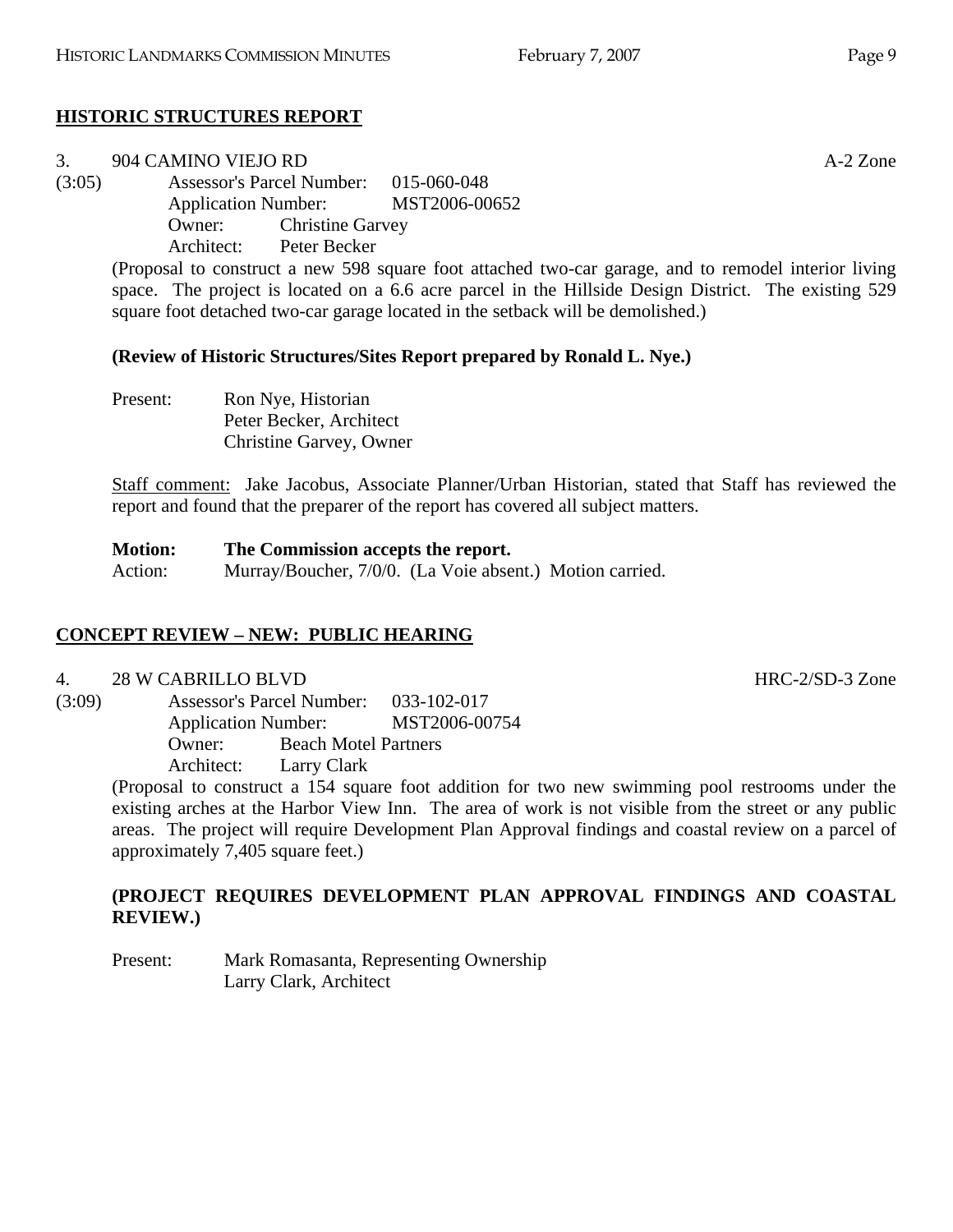**Motion: Preliminary approval and continued two weeks to the Consent Calendar with the following conditions and findings: 1)** The planter shall be made of sandstone. **2)** The applicant shall return with details of the stone planter, the doors, and plant materials. **3) The following Development Plan Approval Findings are made: a)** The proposed development complies with all provisions of the Zoning Ordinance and is an appropriate use for the neighborhood; **b)** The proposed development is consistent with the principles of sound community planning as determined by the project's consistency with the City's General Plan, and the improvements will provide upgrades to the functional quality of the existing use and provide better service to its users; **c)** The proposed development will not have a significant adverse impact upon the neighborhood's aesthetics/character in that the size, bulk or scale of the development will be compatible with the neighborhood. The project will enhance the aesthetic quality of the existing development and will remain compatible in size, bulk and scale with surrounding properties; **d)** The proposed development will not have a significant unmitigated adverse impact upon City and South Coast affordable housing stock because no housing is being displaced; **e)** The proposed development will not have a significant unmitigated adverse impact on the City's water resources because the City currently has a sufficient dependable water supply to serve this project; and **f)** The proposed project will not have a significant unmitigated adverse impact on the City's traffic because the project will not generate additional car trips. Action: Hausz/Adams, 7/0/0. (La Voie absent.) Motion carried.

## **HISTORIC STRUCTURES REPORT**

5. 1214 STATE ST C-2 Zone

| (3:20) | <b>Assessor's Parcel Number:</b> | 039-183-019                              |
|--------|----------------------------------|------------------------------------------|
|        | <b>Application Number:</b>       | MST2004-00005                            |
|        | Owner:                           | Santa Barbara Center for Performing Arts |
|        | Architect:                       | Phillips, Metsch, Sweeney & Moore        |
|        | <b>Business Name:</b>            | Granada Theatre                          |

(The proposed project involves the partial rehabilitation of and modifications to the Granada Theatre, including an addition of 13,360 square feet. Of the 13,360 square feet proposed, 6,634 square feet would be added to the building's footprint. The existing dressing rooms on the north side of the theater would be rebuilt with a 99 foot long, five foot wide and 60 foot high addition to accommodate stage space, exiting, storage, and equipment, as well as a fully accessible dressing room and toilet. An 80 foot long, 10 foot wide and 78 foot high addition to the east side of the theater would provide more stage space and meet stage rigging needs. The south side addition, which is 100 feet long, eight feet wide and 36 feet high, would accommodate access ramps inside the building. The remaining 6,700 square feet would be for the construction of a basement level to provide dressing rooms for the performers. One of the existing ground floor storefronts adjacent to the theater's entrance would be utilized as the theater's ticketing area. Space in the Granada tower at the second floor would also be utilized for the theater's second floor lobby area.)

## **(Review of addendum to Historic Structures/Sites Report prepared by Alexandra C. Cole, Preservation Planning Associates, focused on a redesign of the entry doors.)**

Present: Alexandra Cole, Historian Steve Metsch, Architect Monisha Adnani, Project Manager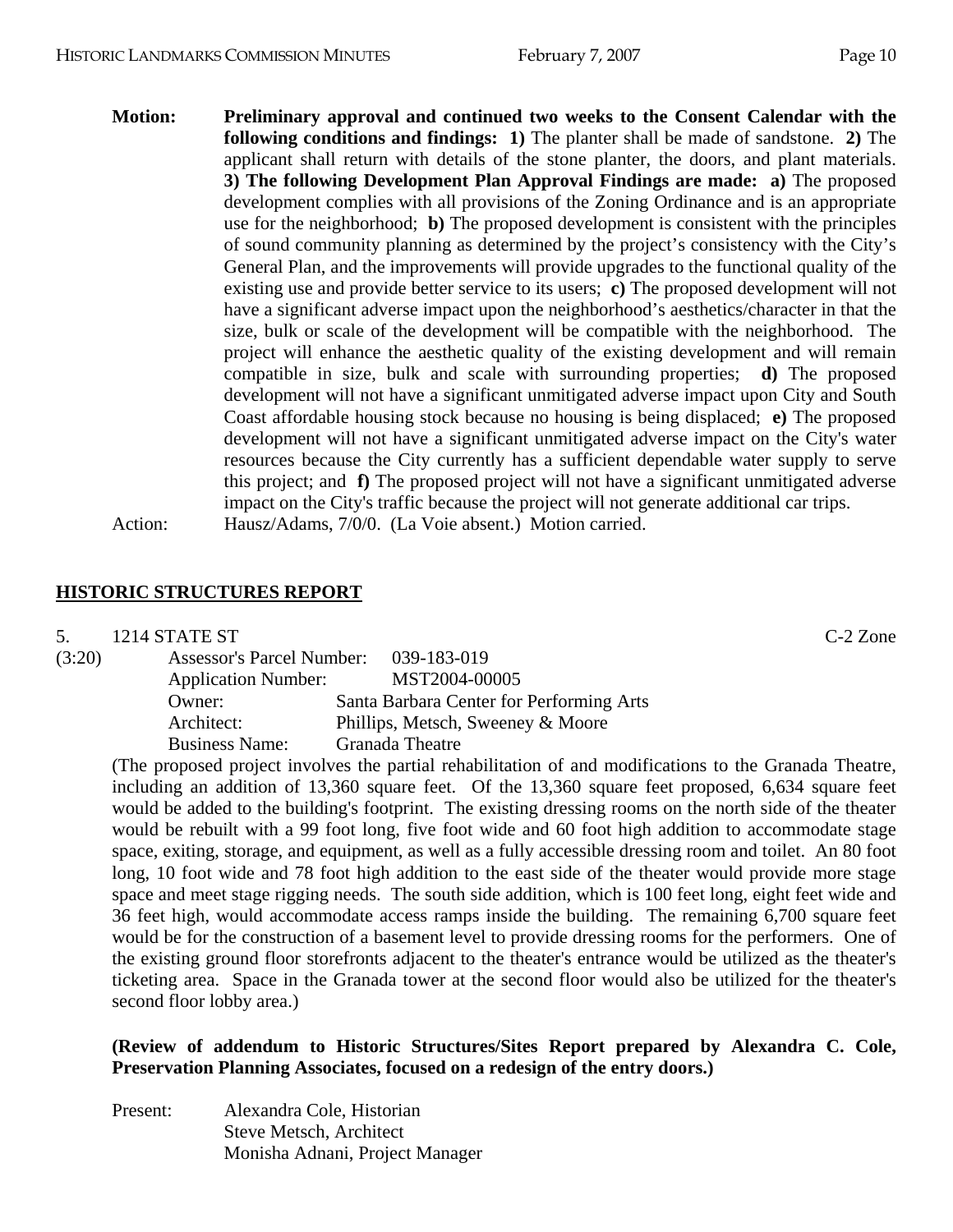Staff comment: Jake Jacobus, Associate Planner/Urban Historian, stated that this is an addendum to various reports previously reviewed by the Commission and that this report was written specifically to address the possibility of using a wood and glass combination for the building's entry doors.

### **Motion: The Commission accepts the report.**

Action: Hausz/Naylor, 5/0/2. (Adams/Sharpe abstained. La Voie absent.) Motion carried.

#### **REVIEW AFTER FINAL**

6. 1214 STATE ST C-2 Zone

(3:23) Assessor's Parcel Number: 039-183-019 Application Number: MST2004-00005 Owner: Santa Barbara Center for Performing Arts Architect: Phillips, Metsch, Sweeney & Moore Business Name: Granada Theatre

(The proposed project involves the partial rehabilitation of and modifications to the Granada Theatre, including an addition of 13,360 square feet. Of the 13,360 square feet proposed, 6,634 square feet would be added to the building's footprint. The existing dressing rooms on the north side of the theater would be rebuilt with a 99 foot long, five foot wide and 60 foot high addition to accommodate stage space, exiting, storage, and equipment, as well as a fully accessible dressing room and toilet. An 80 foot long, 10 foot wide and 78 foot high addition to the east side of the theater would provide more stage space and meet stage rigging needs. The south side addition, which is 100 feet long, eight feet wide and 36 feet high, would accommodate access ramps inside the building. The remaining 6,700 square feet would be for the construction of a basement level to provide dressing rooms for the performers. One of the existing ground floor storefronts adjacent to the theater's entrance would be utilized as the theater's ticketing area. Space in the Granada tower at the second floor would also be utilized for the theater's second floor lobby area.)

### **(Review After Final of revised entry door design.)**

- Present: Steve Metsch, Architect Monisha Adnani, Project Manager
- **Motion: Preliminary approval and indefinitely continued for final approval.**  Action: Boucher/Hausz, 5/0/2. (Adams/Sharpe abstained. La Voie absent.) Motion carried.

**\*\* THE COMMISSION RECESSED FROM 3:34 P.M. TO 3:37 P.M. \*\***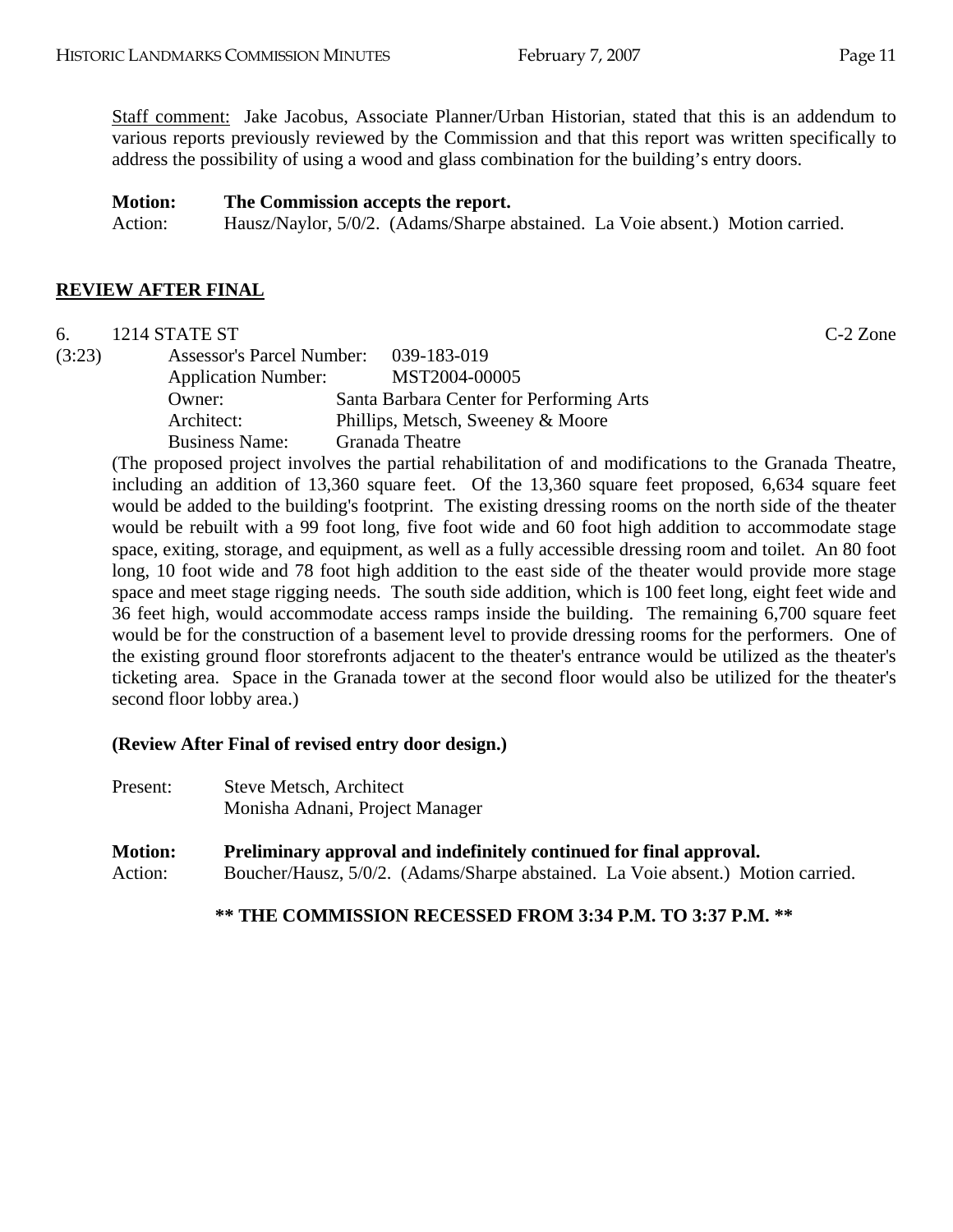# **CONCEPT REVIEW - CONTINUED**

|        | 12 E MONTECITO ST          |                                  | HRC-2/SD-3 Zone                                                                                         |  |
|--------|----------------------------|----------------------------------|---------------------------------------------------------------------------------------------------------|--|
| (3:37) |                            | <b>Assessor's Parcel Number:</b> | 033-051-016                                                                                             |  |
|        | <b>Application Number:</b> |                                  | MST95-00044                                                                                             |  |
|        | Applicant:                 | Redevelopment Agency             |                                                                                                         |  |
|        | Architect:                 | <b>Gregory Burnett</b>           |                                                                                                         |  |
|        | Architect:                 |                                  | Henry Lenny Design Studio                                                                               |  |
|        |                            |                                  | (Proposal to construct an 11,091 square foot two-story youth hostel with 100 beds and 60 parking spaces |  |
|        | on a vacant parcel.)       |                                  |                                                                                                         |  |
|        |                            |                                  |                                                                                                         |  |

## **(Continued Concept Review of the revised design of a previously approved youth hostel.)**

# **(COMMENTS ONLY; REDESIGNED PROJECT WOULD REQUIRE ENVIRONMENTAL ASSESSMENT, COASTAL REVIEW, AND SUBSTANTIAL CONFORMANCE AT PLANNING COMMISSION.)**

Present: Henry Lenny, Architect Philip Suding, Landscape Architect Greg Burnett, Gensler Architects Jan Hubbell, Senior Planner

Staff comment: Jan Hubbell, Senior Planner, stated that Staff finds the new proposed plan is closer to being in substantial conformance with the prior approved plans.

Public hearing opened at 3:41 p.m.

Kellam De Forest, local resident, commented that the proposed project looks like a barrack and inquired as to whether all the windows need to be the same since the building faces State Street.

Public hearing closed at 3:42 p.m.

**Motion:** Continued two weeks with the following comments: 1) The Commission supports the new approach of the proposed hostel with its architectural mass, bulk, and scale. **2)** Restudy the landscape court to make it more usable for sitting and gathering. **3)** Study using taller canopy trees. **4)** Study ways to soften the rigidity of the building, creating differentiations in the fenestration by slightly changing sizes, grouping windows, or changing the head height. **5)** Enlarge and make the entrance points more prominent, especially on the east elevation. **6)** Study providing an opportunity for public art. **7)** Restudy the circulation through the site by reaching the parking area from Montecito Street. **8)** Study location of bike storage. **9)** Study breaking up the continuous roof ridge. **10)** Restudy embellishing the gable elevation facing State Street. **11)** Study ways to screen mechanical equipment.

Action: Hausz/Sharpe, 7/0/0. (La Voie absent.) Motion carried.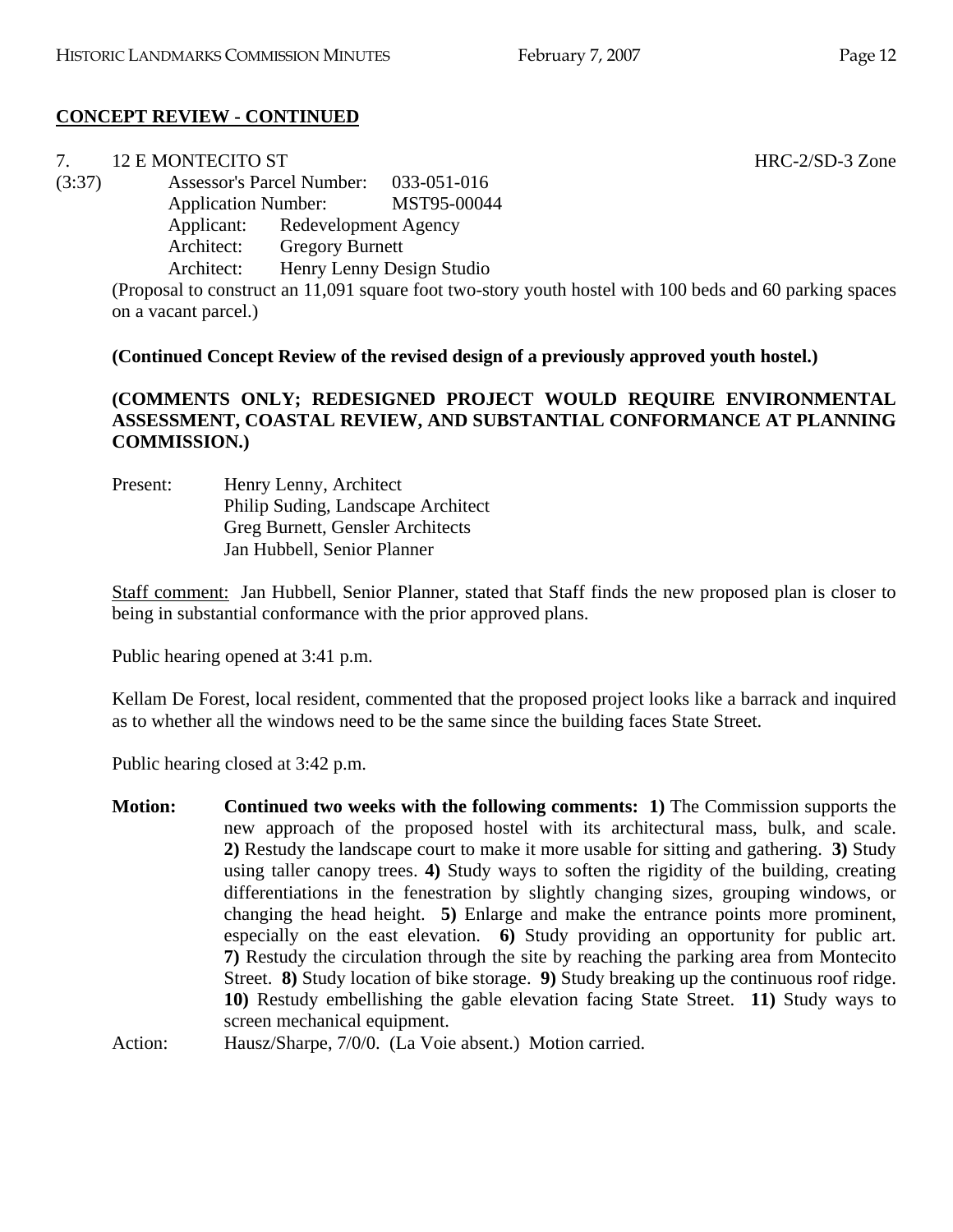### **IN-PROGRESS REVIEW**

| 8.     | 433 E CABRILLO             |                                       | $HRC-2/SP-1/SD-3$ Zone |
|--------|----------------------------|---------------------------------------|------------------------|
| (4:11) |                            | Assessor's Parcel Number: 017-680-009 |                        |
|        | <b>Application Number:</b> | MST95-00175                           |                        |
|        | Applicant:                 | <b>Parker Family Trust</b>            |                        |
|        | Agent:                     | <b>Richard Fogg</b>                   |                        |
|        | Architect:                 | <b>Gregory Burnett</b>                |                        |
|        | Architect:                 | Daun St. Amand                        |                        |
|        | Architect:                 | Henry Lenny                           |                        |
|        | <b>Business Name:</b>      | Park Plaza Hotel                      |                        |
|        |                            |                                       |                        |

(This is a revised proposal for a 150-room, three-story luxury hotel located on a three-acre development envelope that received a substantial conformance determination on June 1, 2001. The proposal is a 196,715 square foot hotel that includes 128 subterranean level parking spaces, pool cabana, spas, health club, meeting rooms, and restaurant. The project previously received preliminary approval from the Historic Landmarks Commission on August 15, 2001.)

**(Continued In-Progress Review of design changes to exterior elevations including doors, windows and balconies. Massing and footprint of the building remains unmodified.)** 

### **(PROJECT MAY REQUIRE SUBSTANTIAL CONFORMANCE DETERMINATION AND COMPLIANCE WITH CITY ORDINANCE NO. 4920.)**

| Present: | Henry Lenny, Architect           |
|----------|----------------------------------|
|          | Greg Burnett, Gensler Architects |
|          |                                  |

**Motion:** Continued two weeks with the following comments: 1) The Commission supports the new direction for the entry and the elevator tower. **2)** The Commission supports the modification to the arches as shown. **3)** The balconies need to be resolved. Action: Naylor/Boucher, 7/0/0. (La Voie absent.) Motion carried.

## **FINAL REVIEW**

9. 1900 LASUEN RD R-2/4.0/R-H Zone

(4:23) Assessor's Parcel Number: 019-170-022 Application Number: MST2005-00490 Owner: Orient Express Hotels Applicant: Project Solutions, LLC Architect: Henry Lenny Business Name: El Encanto Hotel

> (This is a Structure of Merit. Proposal to review the Master Plan for the El Encanto Hotel. The planned revisions to the site include relocating cottages, adding new cottages, new landscaping, parking additions and improvements and expansion of the main hotel structure. This portion of the work is Phase II and includes the main building, relocation of the swimming pool, the west parking lot, the historic arbor, and units 2, 3, 4, 17, 18, 19, 25, 26, 27, 28 and 29. Review of additional phases will follow. Phase I of the project (MST99-00305) is complete.)

## **(Continued Final Approval is requested for Main Building of Group B.)**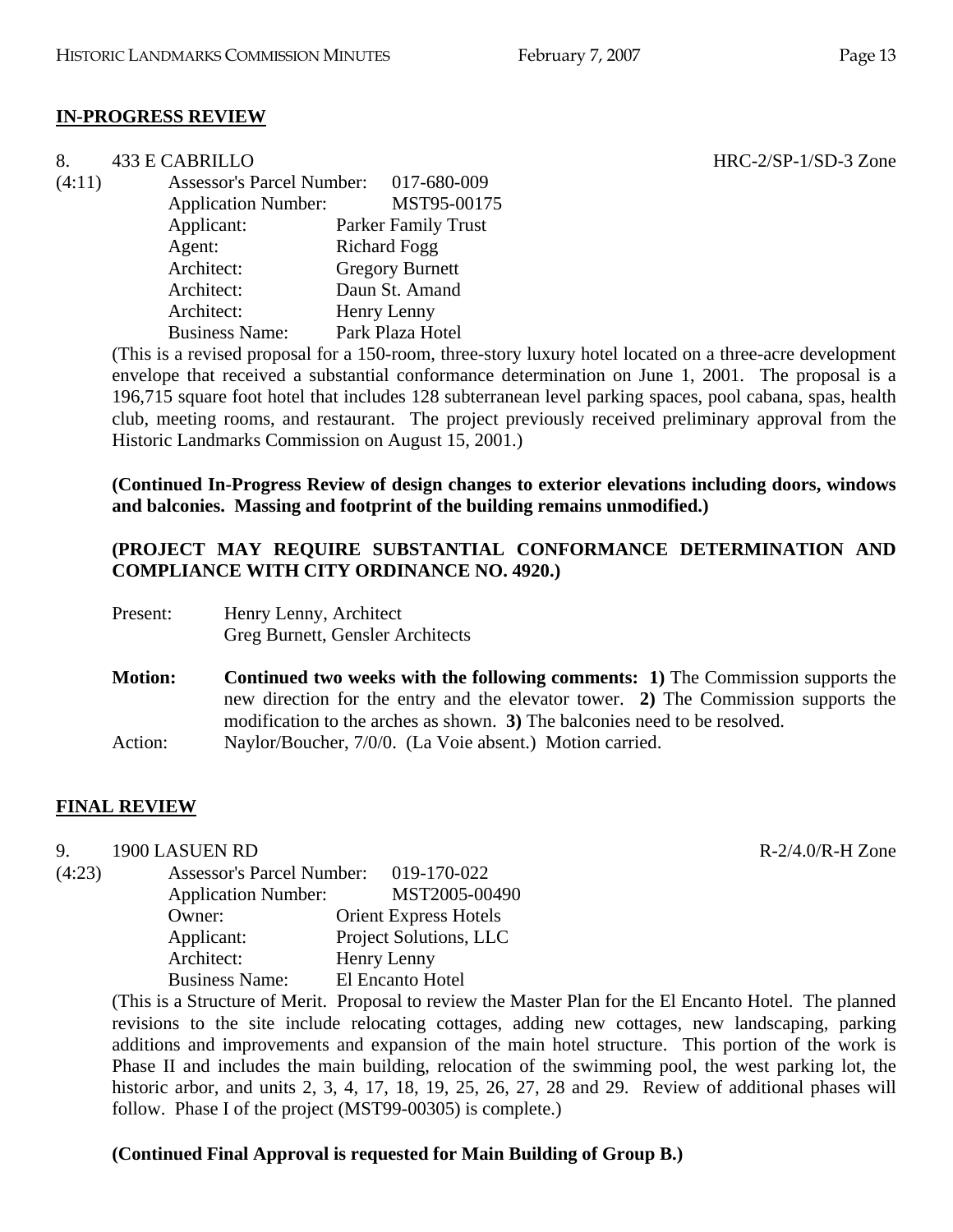# **(PROJECT REQUIRES HISTORIC RESOURCE FINDINGS AND COMPLIANCE WITH PLANNING COMMISSION RESOLUTION NO. 057-04.)**

Present: Henry Lenny, Architect Alexandra Cole, Historian Minh Pham, Representing Ownership Trish Allen, SEPPS Katie O'Reilly Rogers, Landscape Architect

# **Main Building design:**

- **Motion: Final approval and continued two weeks to resolve the following detail issues: 1)** Resolve the disparity between the original building and current drawings of the eave overhang. **2)** Continue restudy of each individual window, adjusting the proportions to evoke the original building proportions. **3)** Study details of the terrace railings, the rail step, and chimney. **4)** Provide detail of the wall's stone cap. **5)** Provide adequate detail on the elevation drawings to identify materials and features. **6)** Bring forward the following comment from the January 24, 2007, meeting regarding detail dimensions: All wood trim members should be either dimensioned or the size called out.
- Action: Hausz/Boucher, 5/0/2. (Adams/Sharpe abstained. La Voie absent.) Motion carried.

# **Landscape design:**

| <b>Motion:</b> | Final approval of landscape design as submitted.        |
|----------------|---------------------------------------------------------|
| Action:        | Boucher/Naylor, 7/0/0. (La Voie absent.) Motion carried |

(5:49)

# **Main Building design:**

**Motion: Reopen item to make the following Historic Resource Findings:** The project will not cause a substantial adverse change in the significance of an historical resource. Action: Hausz/Boucher, 5/0/2. (Adams/Sharpe abstained. La Voie absent.) Motion carried.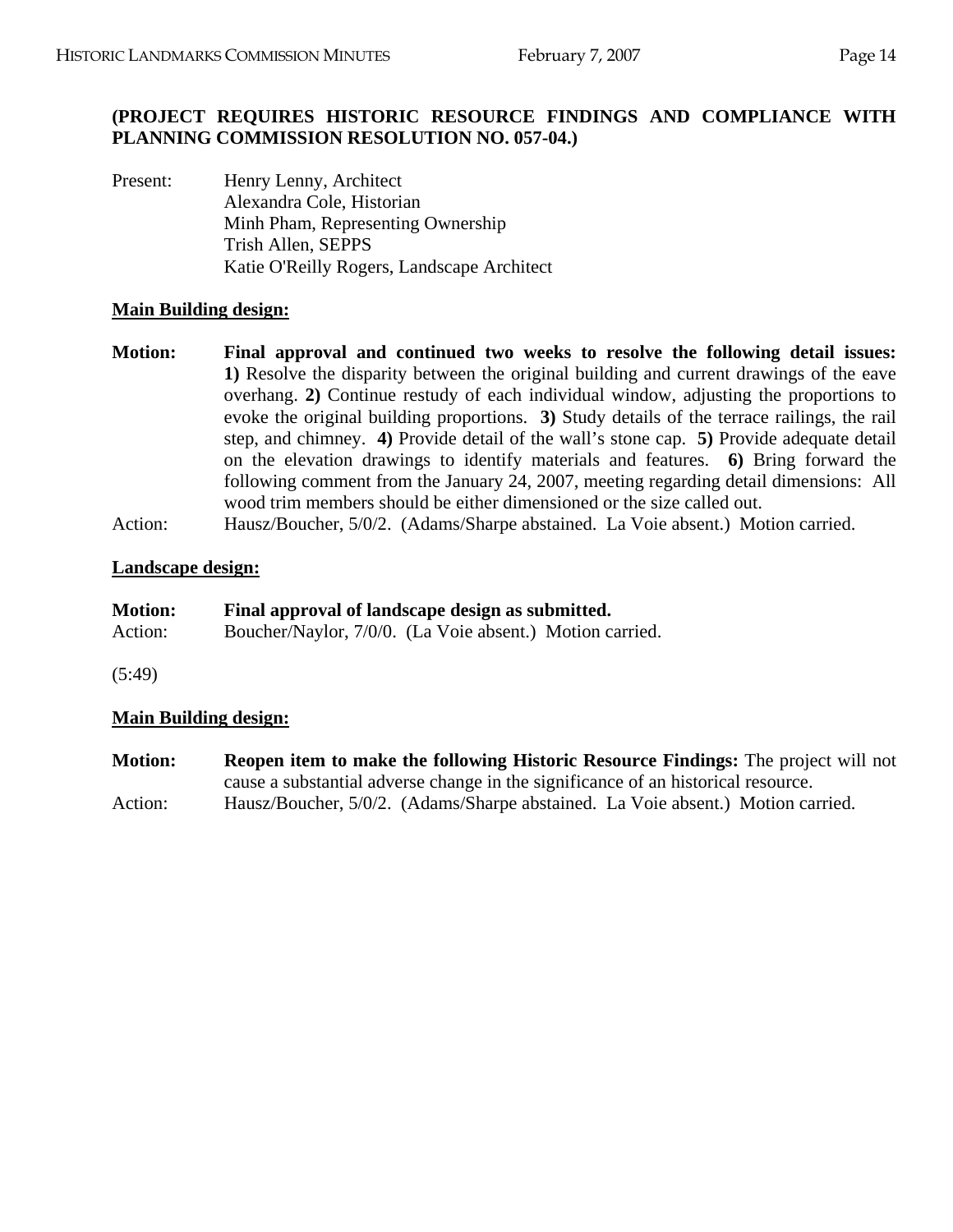$R-2/4.0/R-H$  Zone

# **CONCEPT REVIEW - CONTINUED**

| 10.    | 1900 LASUEN RD                   |                              |
|--------|----------------------------------|------------------------------|
| (5:10) | <b>Assessor's Parcel Number:</b> | 019-170-022                  |
|        | <b>Application Number:</b>       | MST2005-00490                |
|        | Owner:                           | <b>Orient Express Hotels</b> |
|        | Applicant:                       | Project Solutions, LLC       |
|        | Architect:                       | Henry Lenny                  |
|        | <b>Business Name:</b>            | El Encanto Hotel             |

(This is a Structure of Merit. Proposal to review the Master Plan for the El Encanto Hotel. The planned revisions to the site include relocating cottages, adding new cottages, new landscaping, parking additions and improvements and expansion of the main hotel structure. This portion of the work is Phase II and includes the main building, relocation of the swimming pool, the west parking lot, the historic arbor, and units 2, 3, 4, 17, 18, 19, 25, 26, 27, 28 and 29. Review of additional phases will follow. Phase I of the project (MST99-00305) is complete.)

**(Continued Concept Review of alternate swimming pool/fitness center design of Group E.)** 

# **(COMMENTS ONLY; PROJECT REQUIRES ENVIRONMENTAL ASSESSMENT, PLANNING COMMISSION APPROVAL, AND HISTORIC RESOURCE FINDINGS.)**

Present: Henry Lenny, Architect Alexandra Cole, Historian Minh Pham, Representing Ownership

Public comment opened at 5:27 p.m.

Kellam De Forest, local resident, asked what happened to the idea of the tool house, now shown in the presentation as a very solid rock structure, previously proposed as a whimsy folly with some lightness to it.

Public comment closed at 5:28 p.m.

- **Motion: Continued two weeks with the following comments: 1)** The Commission supports the concept of the presentation. **2)** The Commission would like to see the plans delineated with hard lines without water colors.
- Action: Boucher/Naylor, 6/0/1. (Adams/Sharpe abstained. La Voie absent.) Motion carried.

## **\*\* THE COMMISSION TOOK A DINNER BREAK FROM 5:30 P.M. TO 5:49 P.M. \*\***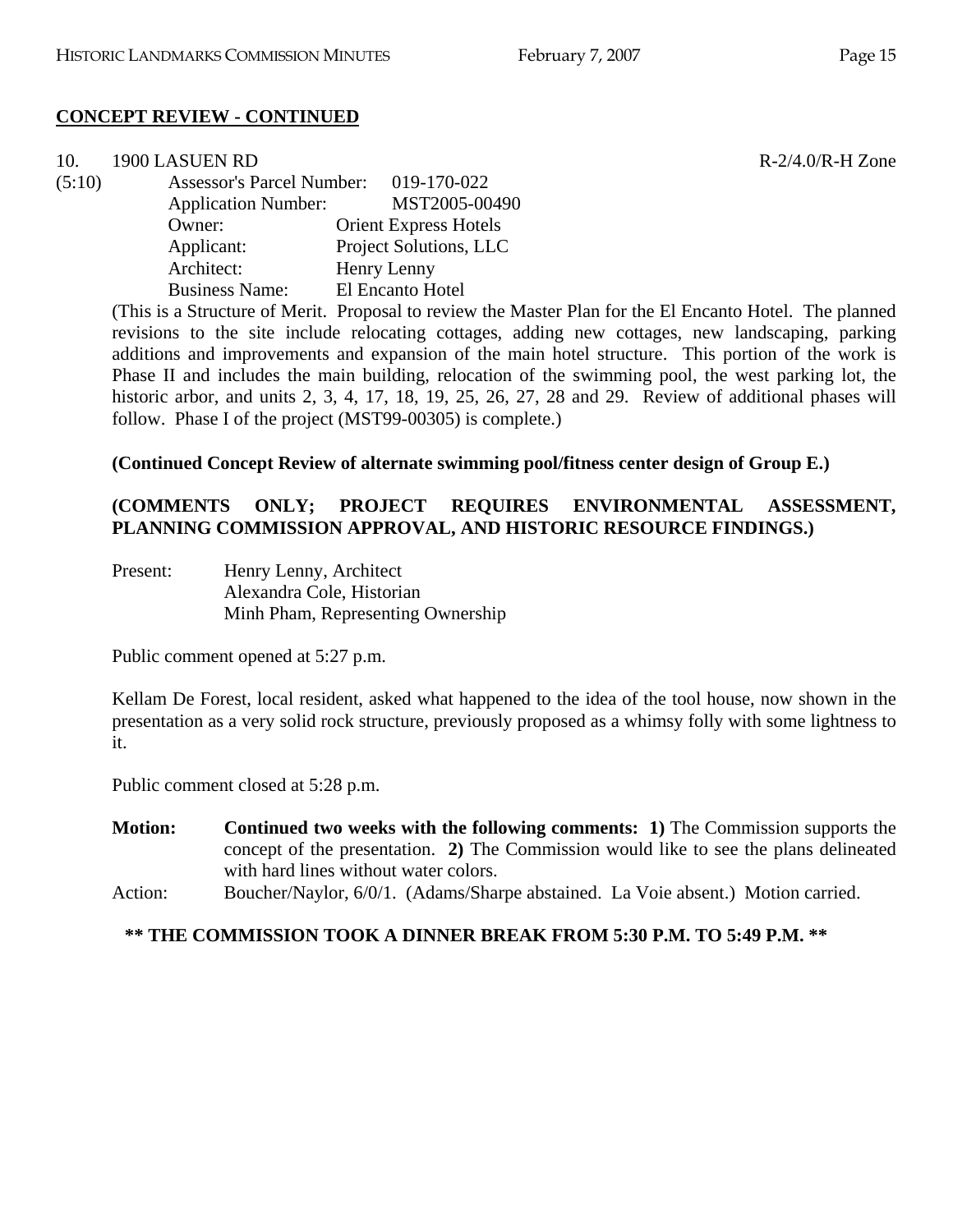|        | 1129 STATE ST                         |                                | $C-2$ Zone |
|--------|---------------------------------------|--------------------------------|------------|
| (5:50) | Assessor's Parcel Number: 039-231-037 |                                |            |
|        | <b>Application Number:</b>            | MST2006-00197                  |            |
|        | Owner:                                | 1129 State Street              |            |
|        | Agent:                                | Erica Faria – Sima Corporation |            |
|        | Architect:                            | Douglas Keep                   |            |
|        | Landscape Architect: Martha Degasis   |                                |            |

(This is on the City's List of Potential Historic Resources and the California Inventory of Historic Resources: San Marcos Court Building. Proposed exterior renovations as follows: on the east elevation, remove existing first floor awnings, reconfigure entry, install new precast entry surrounds to match existing moldings, add cornice dental molding to match existing, add cornice band below second story windows, add new windows and entry doors, and repaint exterior. At the interior arcade off State Street, reconfigure windows and doors and add a tile wainscot. At the courtyard south wall, restore arched openings to match original design (currently filled in), restore existing paving material, reconfigure existing planting areas and add a low curb, and add new plantings in selected areas. At the west elevation, reconfigure stairs to combine 1123 and 1129 rear entrance, install new precast entry surrounds to match existing moldings, and remove existing tile roof appendage. This parcel is approximately 52,801 square feet and is located in El Pueblo Viejo Landmark District.)

### **(Final approval of the project is requested.)**

Present: Doug Keep, Architect

**Motion: Final approval and continued two weeks with the condition that applicant shall return with the iron details of the gate shown on Sheet A3.1.**  Action: Hausz/Sharpe, 7/0/0. (La Voie absent.) Motion carried.

## **CONCEPT REVIEW - CONTINUED**

12. 819 GARDEN ST C-2 Zone

(6:08) Assessor's Parcel Number: 031-012-011 Application Number: MST2005-00439 Owner: Steven & Julie E. Shulem Revocable Trust Applicant/Architect: Jeff Shelton

(This is a revised project. Proposal to demolish an existing 780 square foot office building and construct a new four-story, 4,443 square foot mixed-use building on a 1,881 square foot lot located in El Pueblo Viejo Landmark District. This development will be comprised of one 1,897 square foot one-bedroom unit, and 1,388 net square feet of office space. Four parking spaces will be provided: two on-site in a 1,158 square foot parking garage, and two on a separate parcel within 500 feet. Staff Hearing Officer approval is requested for a zoning modification to provide less than the required 10% open space area.)

## **(Second Concept Review.)**

## **(COMMENTS ONLY: PROJECT REQUIRES ENVIRONMENTAL ASSESSMENT AND STAFF HEARING OFFICER APPROVAL OF ZONING MODIFICATION.)**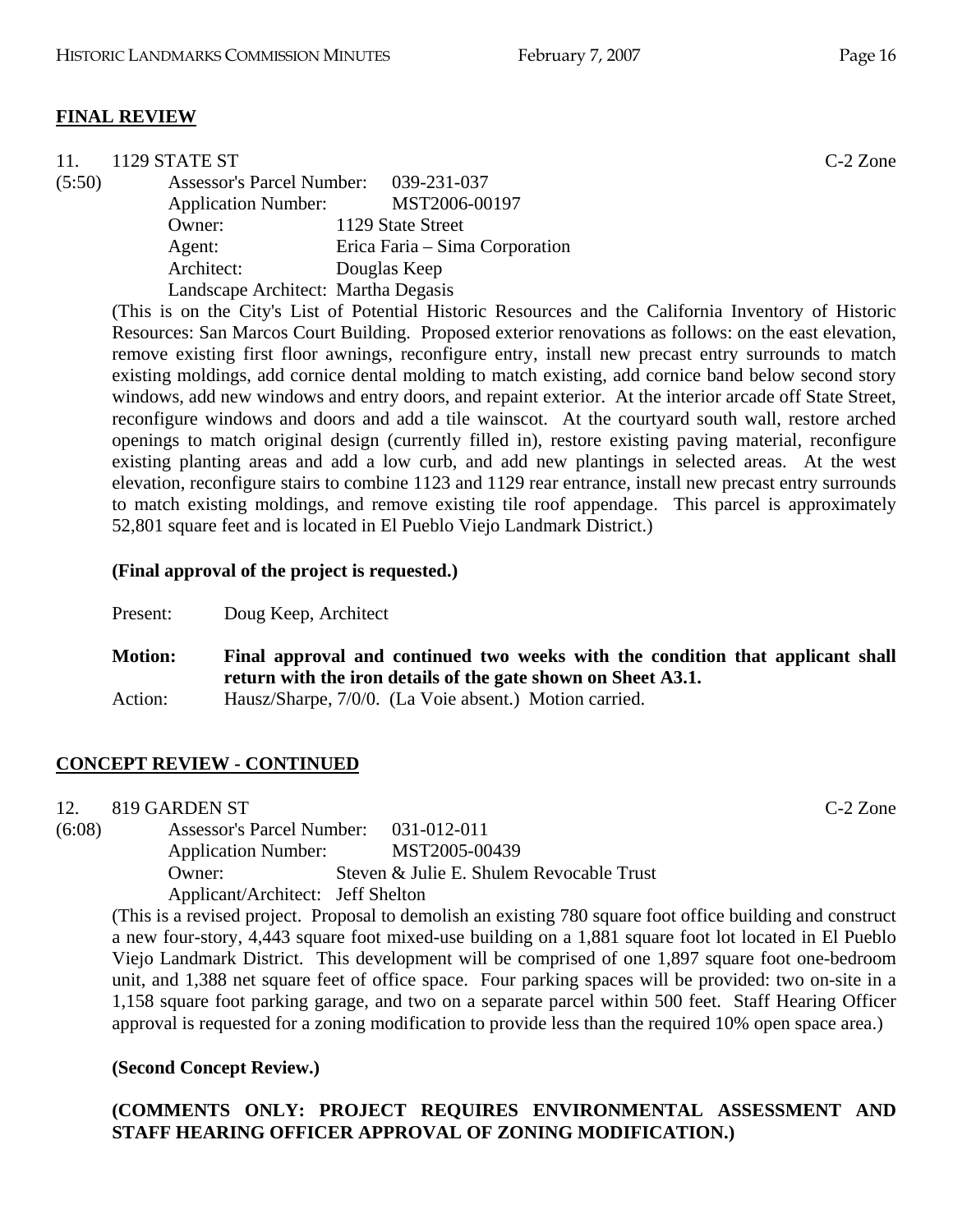- Present: Jeff Shelton, Architect Steven Shulem, Owner
- **Motion: Continued indefinitely for preliminary approval and forwarded with positive comments to the Staff Hearing Officer**: The Commission finds that the 10% open space modification request is reasonable given the location and constraints of the site, and the fact that the open space is provided on the second floor and roof levels. Action: Hausz/Sharpe, 6/0/0. (La Voie/Naylor absent.) Motion carried.

# **FINAL REVIEW**

13. 227 E PUEBLO ST E-1 Zone

(6:23) Assessor's Parcel Number: 025-132-009 Application Number: MST2006-00429 Owner: Lori Smyth Architect: Tom Meaney

(This is a revised project description. This structure is City Landmark-worthy: Gansl House. Proposal to remove 4,445 square feet of hardscape walkways, patios and pool deck and install 2,750 square feet of new landscaping in the rear yard. Also proposed is to remodel the existing swimming pool, construct a 170 square foot open air cabana with fireplace, and a 540 square foot three-car carport with realigned driveway. This 25,000 square foot parcel is currently developed with a 5,000 square foot two-story single-family residence, an 800 square foot swimming pool, and an 890 square foot detached accessory structure. In order to conform to the Zoning Ordinance, 390 square feet of the accessory structure encroaching into the setbacks will be demolished, resulting in an accessory structure of 500 square feet inside the setbacks.)

## **(Final Approval of the project is requested.)**

| Present:       | Justin Storck, Representing Tom Meaney, Architect<br>Lori Smyth, Owner                                                                                                       |
|----------------|------------------------------------------------------------------------------------------------------------------------------------------------------------------------------|
| <b>Motion:</b> | Final approval of the project and continued two weeks to the Consent Calendar<br>with the condition that the applicant shall return with details of the sandstone<br>veneer. |
| Action:        | Boucher/Adams, 5/0/0. (La Voie/Naylor absent. Murray stepped down.) Motion<br>carried.                                                                                       |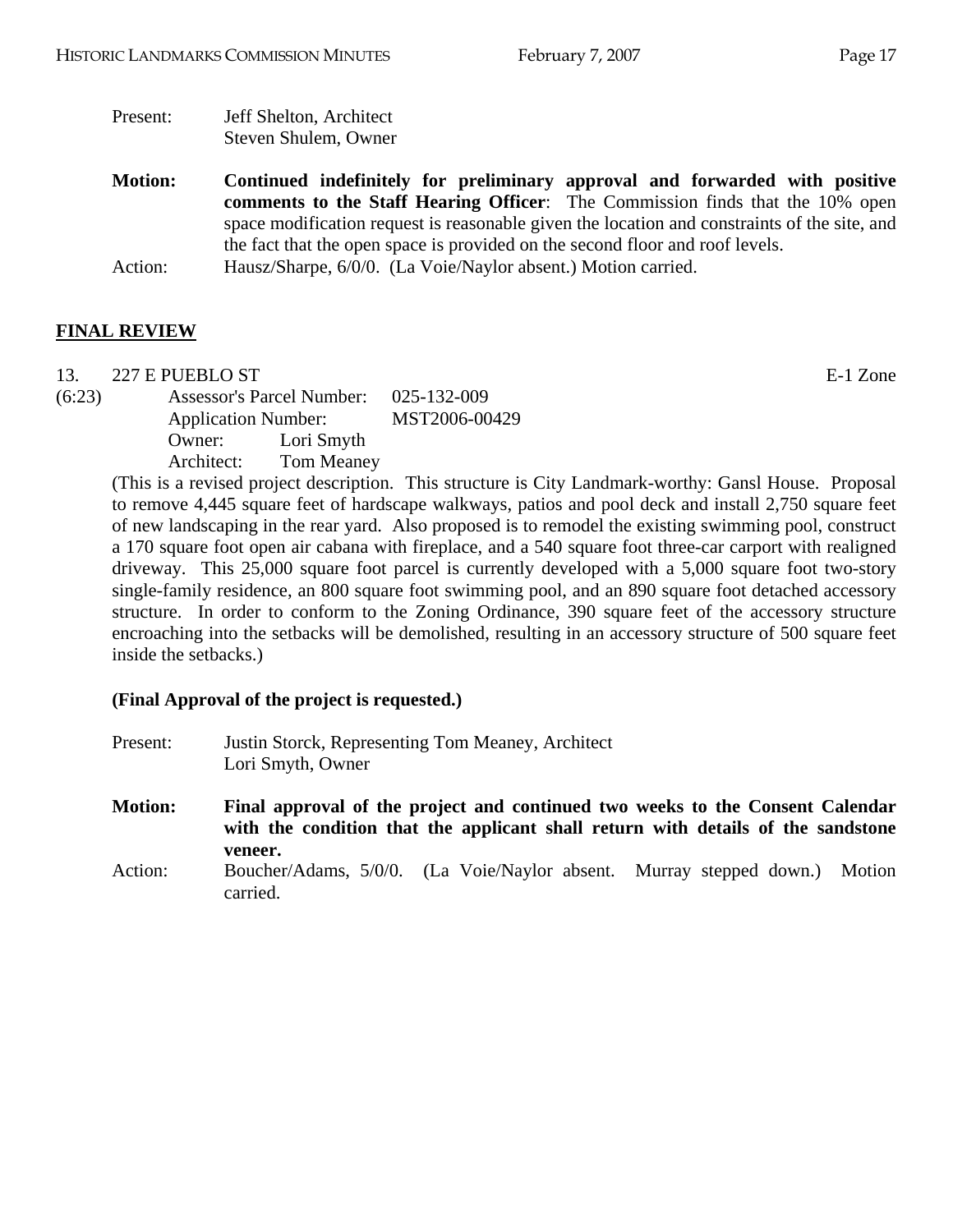### **CONSENT CALENDAR**

### **NEW ITEM**

A. 3030 DE LA VINA ST C-2/SD-2 Zone

Assessor's Parcel Number: 051-121-014 Application Number: MST2007-00030 Owner: Housing Authority/City of Santa Barbara Applicant: Thomas Moore

(This is on the City's List of Potential Historic Resources. Proposal to raise the rear patio by approximately two feet and construct a deck, replace wood fencing, replace windows in kind, remove as-built lights and install new light fixtures, remove an exterior water heater closet, paint building exterior, and install a memorial plaque on the front elevation of the building.)

### **Final approval of deck and windows. Remainder of project continued two weeks with comments.**

### **FINAL REVIEW**

B. 219 EQUESTRIAN AVE R-3 Zone

|            | <b>Assessor's Parcel Number:</b> |                               |
|------------|----------------------------------|-------------------------------|
|            | <b>Application Number:</b>       |                               |
| Owner:     |                                  | Berkus Family Partnership, LP |
| Architect: | Keith Rivera                     |                               |

(Proposal to demolish an existing 1,683 square foot duplex and construct a new, one-story 784 square foot one-bedroom residence with a 792 square foot non-habitable cellar and a 438 square foot two-car carport on a 3,444 square foot lot. A modification was granted to provide less than the required 10% open space.)

**(Final approval of the project is requested.)** 

**Final approval as noted on the drawings.** 

## **REVIEW AFTER FINAL**

C. 333 JUNIPERO PLAZA E-1 Zone

Assessor's Parcel Number: 025-261-003 Application Number: MST2003-00911 Owner: Rowland & Mary Hanson Architect: Kent Mixon Landscape Architect: David Pfifer

(This is a City Landmark (Francisca de la Guerra Dibblee Residence). Proposal to convert an existing 520 square foot garage to storage use and construct a detached 440 square foot, two-car garage with an attached 150 square foot storage area on the east side of the house. The project also includes removing two sets of trellis and fruit trees on the west side of the house, the construction of a new 280 square foot master bath, a new door entry, and the reconfiguration of six courtyard openings on the south elevation. Additionally proposed is a 12 by 40 foot swimming pool, arbor, fountain, Zen garden, and new access to the upper garden. As part of the building construction, the existing plaster and brick substrate will be removed and replaced with dimensional framing and replastered to exactly match the existing condition.)

## **(Review after final of minor changes to entry surrounds and chimney flue terminations.)**

**Final approval of Review After Final as submitted.** (Murray abstained from this item.)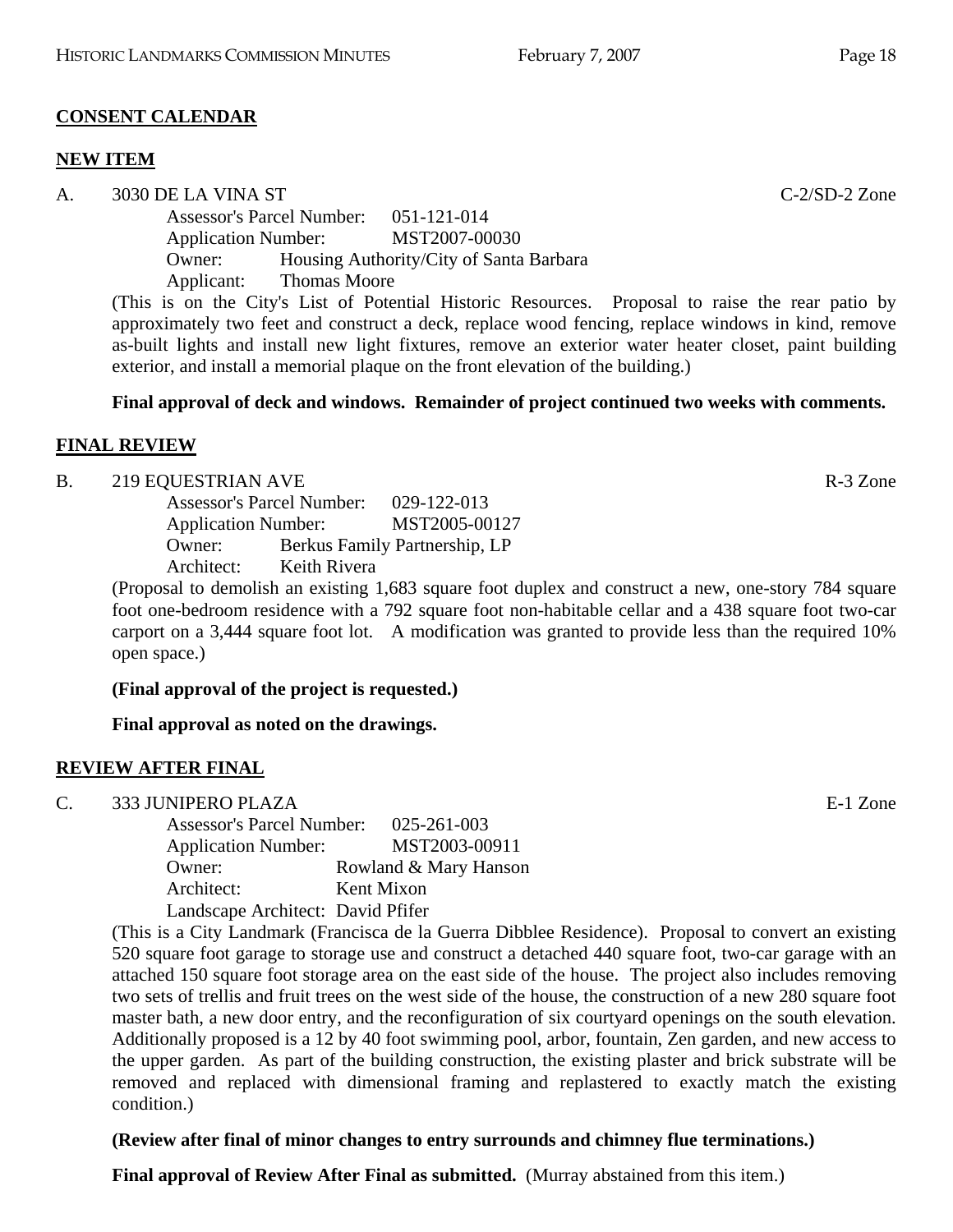# **NEW ITEM**

| D. | 1137 STATE ST              |                                                                                                      | $C-2$ Zone |
|----|----------------------------|------------------------------------------------------------------------------------------------------|------------|
|    |                            | Assessor's Parcel Number: 039-231-037                                                                |            |
|    | <b>Application Number:</b> | MST2007-00049                                                                                        |            |
|    | Owner:                     | 1129 State Street Ltd. Partnership                                                                   |            |
|    | Applicant:                 | <b>Glen Morris</b>                                                                                   |            |
|    | <b>Business Name:</b>      | Old Navy (Formerly Copeland's)                                                                       |            |
|    |                            | (This is on the California Inventory of Historic Resources and the City's List of Potential Historic |            |
|    |                            | Resources: San Marcos Court Building. Proposal for a new storefront on an existing commercial        |            |
|    |                            | building on an approximately 52,000 square foot parcel.)                                             |            |

### **Continued two weeks to February 21, 2007.**

### **NEW ITEM**

E. 711 PASEO NUEVO C-2 Zone Assessor's Parcel Number: 037-400-002 Application Number: MST2007-00050 Owner: Redevelopment Agency/Santa Barbara Applicant: Glen Morris Business Name: Walking Company (Formerly Gary's Island) (Proposal for alterations to an existing storefront in Paseo Nuevo. Alterations will include new awning fabric, wood finish, and tile.)

### **Final approval as submitted.**

## **REVIEW AFTER FINAL**

F. 1023 STATE ST C-2 Zone

Assessor's Parcel Number: 039-281-015 Application Number: MST2007-00024 Owner: Jane L. Alexander Trust Applicant: K. Frank, LLC

(Proposal to repaint commercial building exterior and change awning fabric.)

**(Review after final of change to awning fabric.)** 

**Continued two weeks to February 21, 2007.**